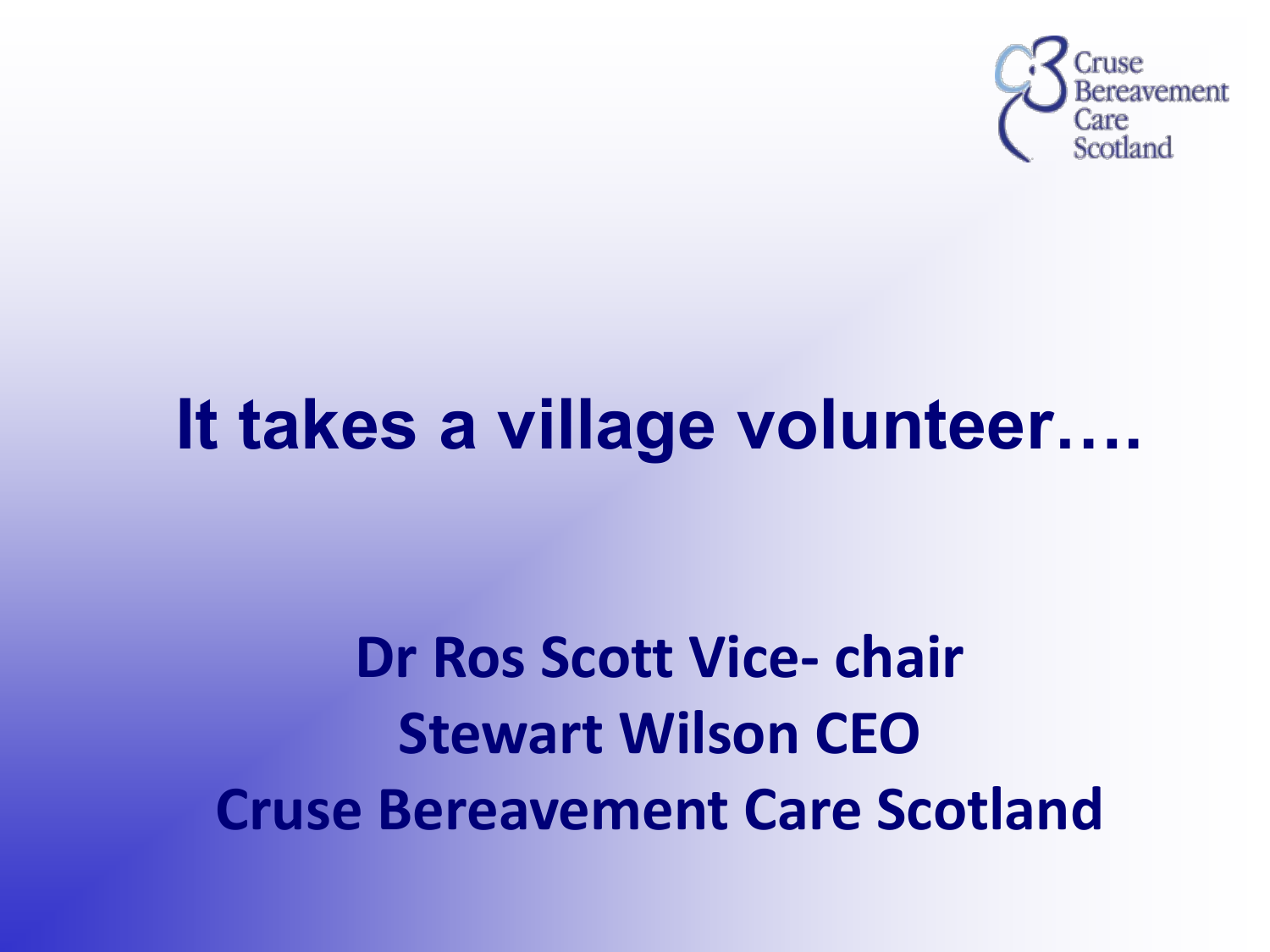

- About Cruse Scotland
- Why do volunteers do it?
- What difference do they make?

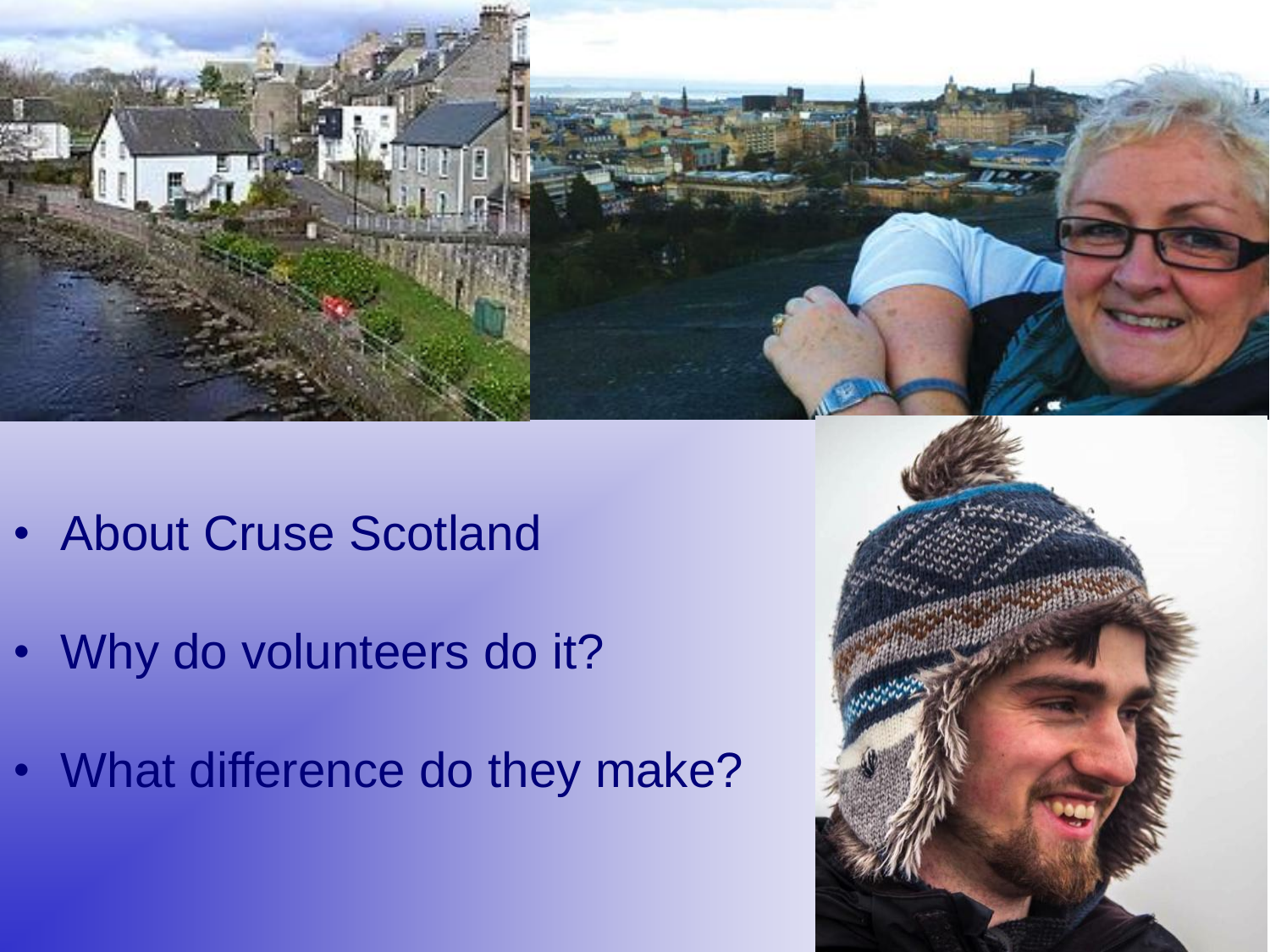

## **About Cruse Scotland**

- Initially established in England in 1959
- Services started in Scotland late 60's
- Scottish services devolved in 2002
- "as long as they looked after each other they would always have resources both for others and for themselves…."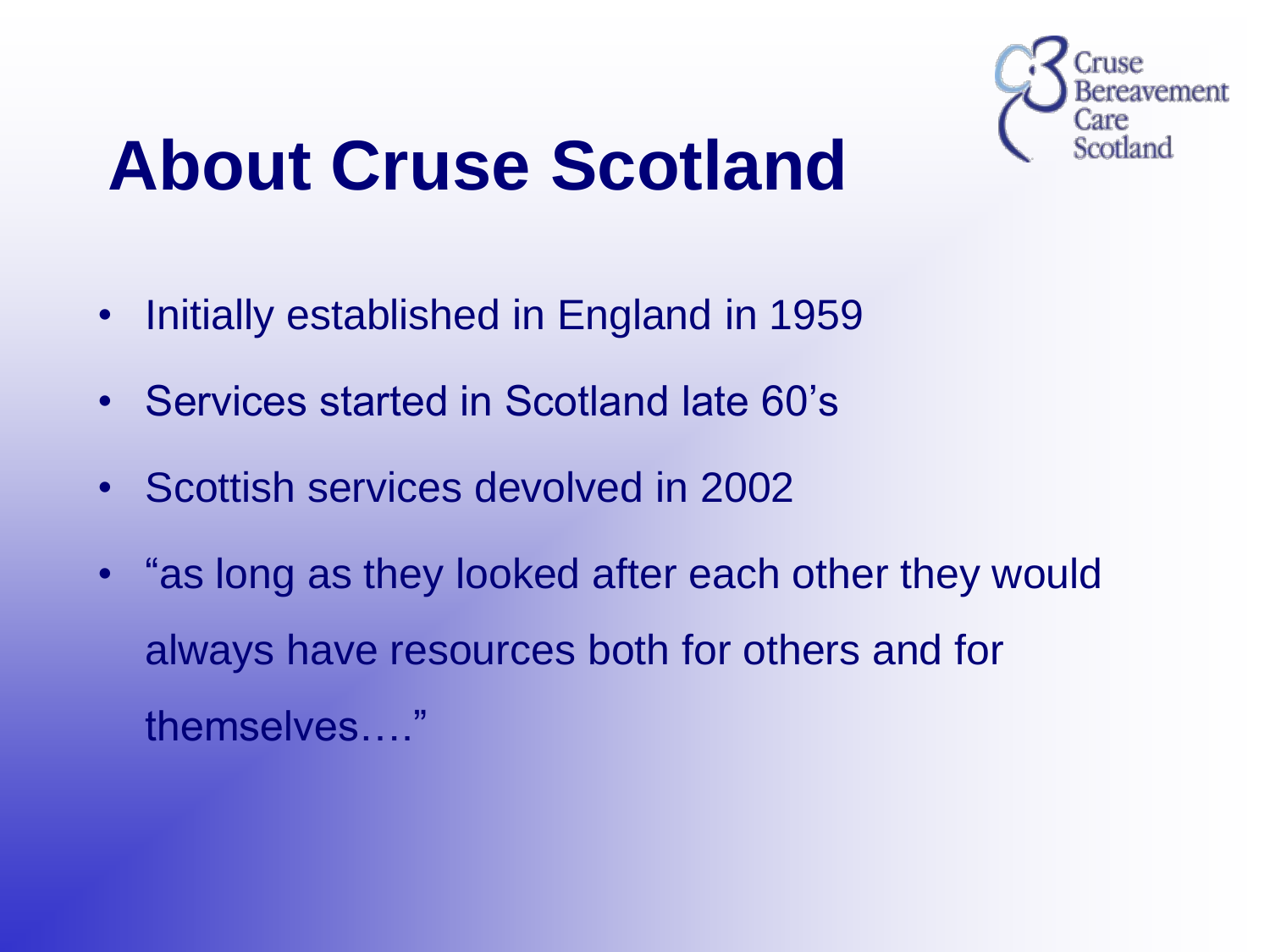

#### **What we do**

- Support given by local community ('village') volunteers
- Services free at point of delivery
- Support offered to everyone all ages
	- Regardless of type of bereavement
- Support offered anytime no time limit
	- website, phone, face to face, email suppor, suppport and drop in groups.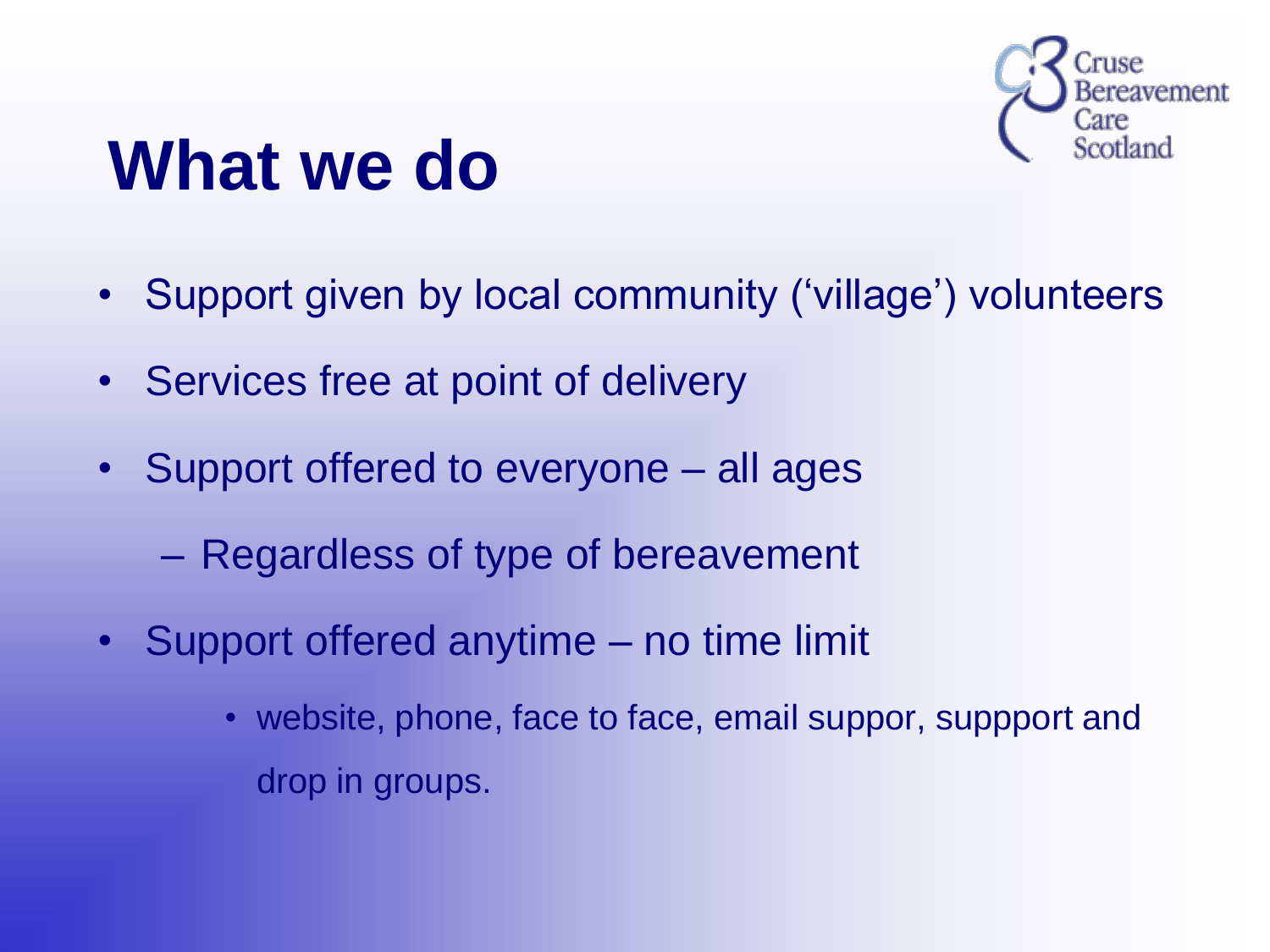#### **What we do**



- Volunteers support people bereaved by any cause:
	- Drugs and alcohol, suicide, murder, accident, natural causes, many others
- Support delivered to clients when / how they want to receive it
- Working within the COSCA ethical framework – Cruse Scotland training validated by COSCA .
- Services are available across Scotland
- Local area support groups: developing community networks/identifying local need.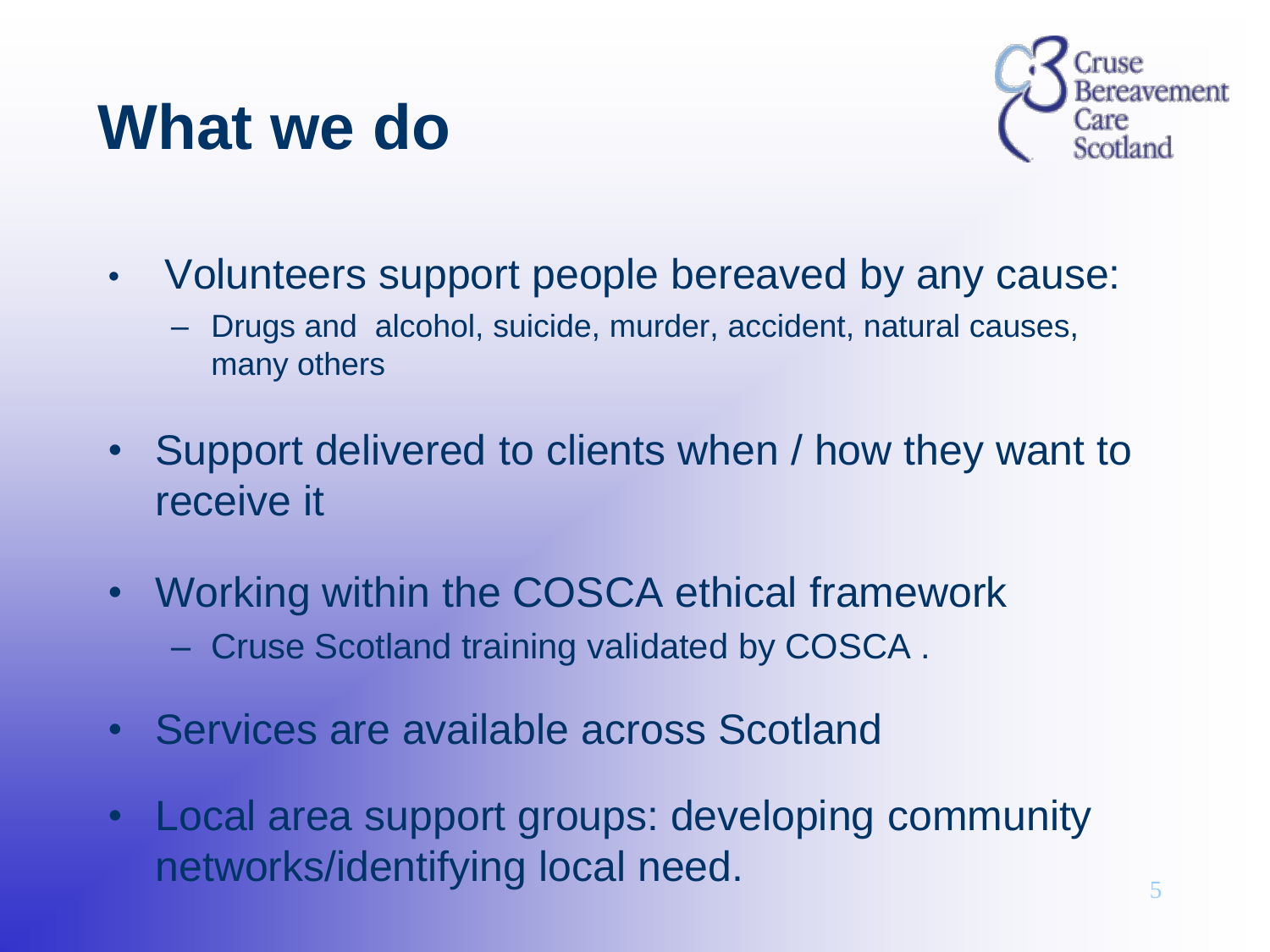

#### **Our volunteers 2015/6**

- 300 volunteers Caithness Dumfries and Galloway
- Giving over 42,000 hours of time
- Worth an estimated economic value of over £1million
- Volunteers
	- Gave information and support to 11,743 callers to **Helpline**
	- Supported 4,330 new clients
	- Undertook over 3,000 hours training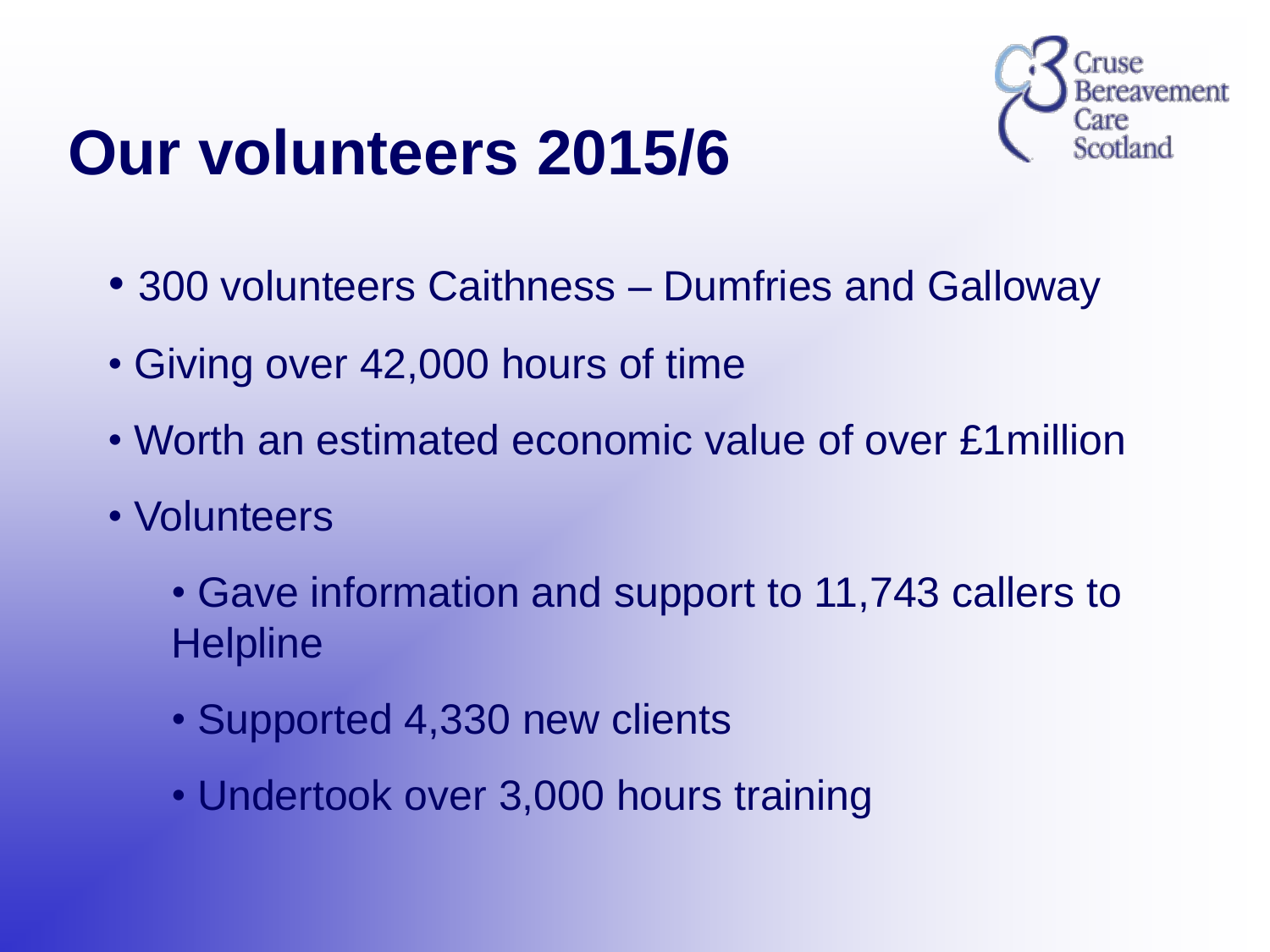

## **Why do volunteers do it?**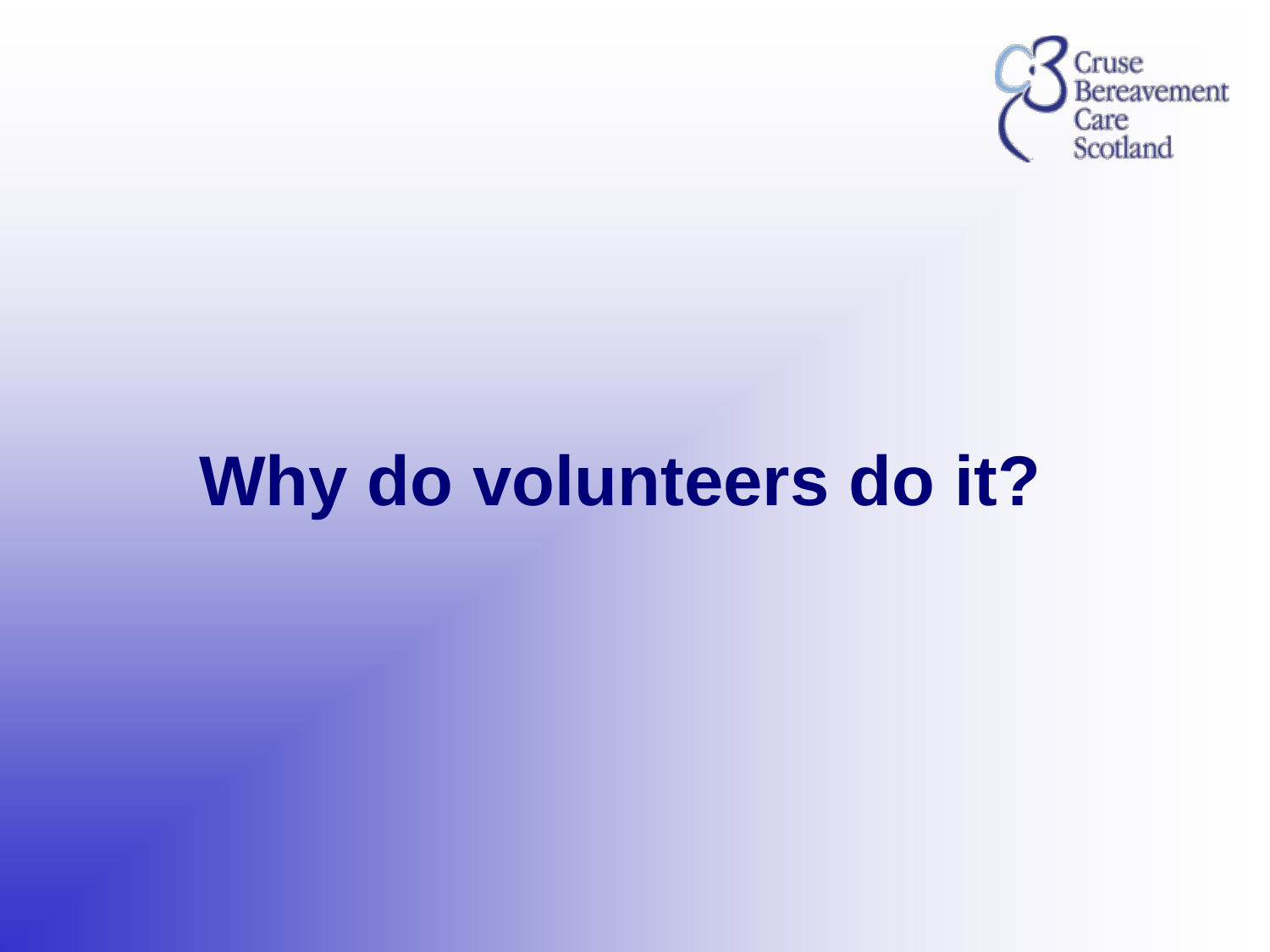# **The stories project**



- Volunteers on themselves, by themselves
	- EAPC Stories Project
- Approach, numbers, anonymity
- **Response**
- Openness, honesty richness of information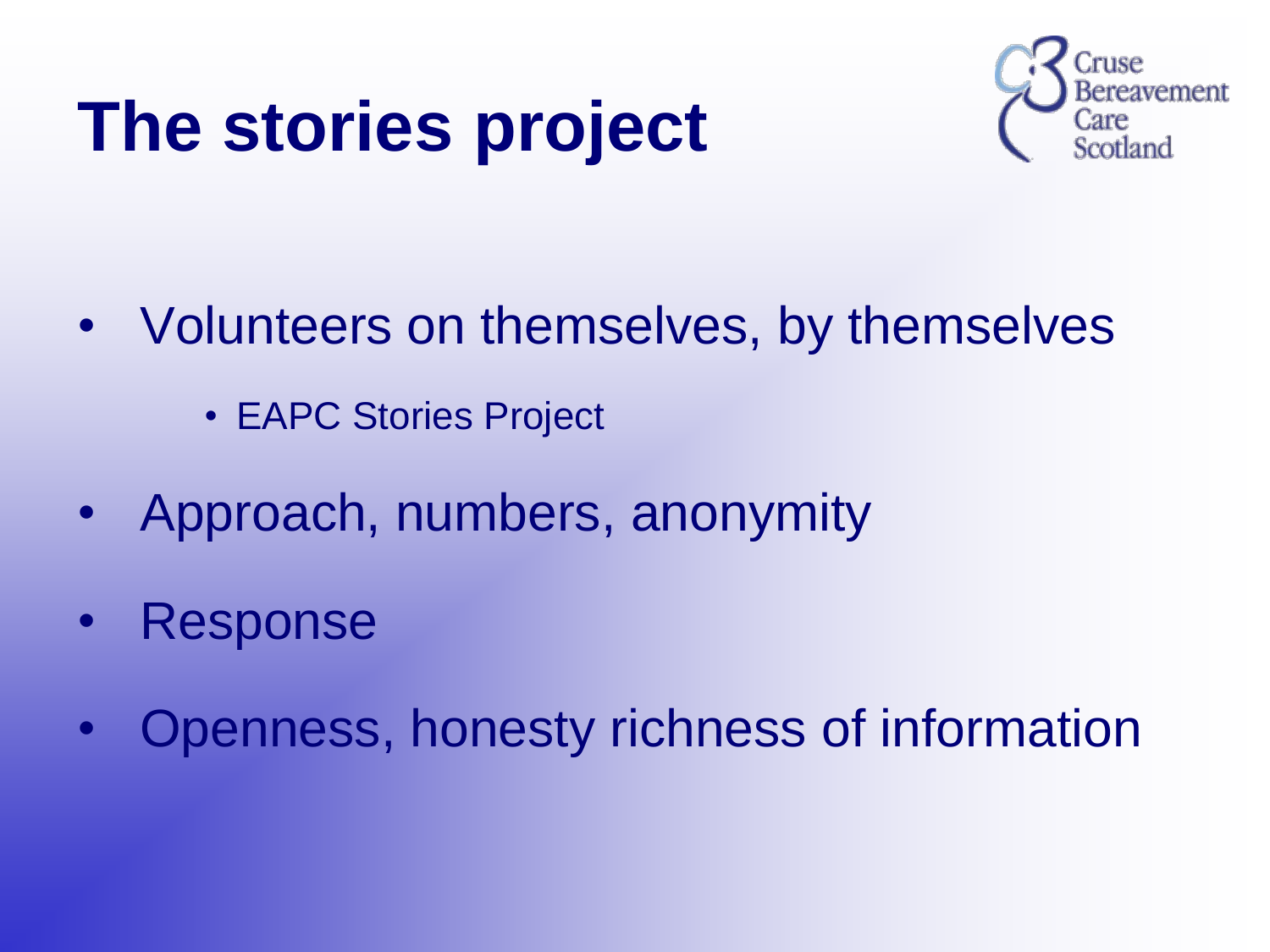# **Story prompts**



- "What motivated you to volunteer with Cruse Scotland?"
- "What does your role involve?"
- "What does volunteering with bereaved people mean to you?"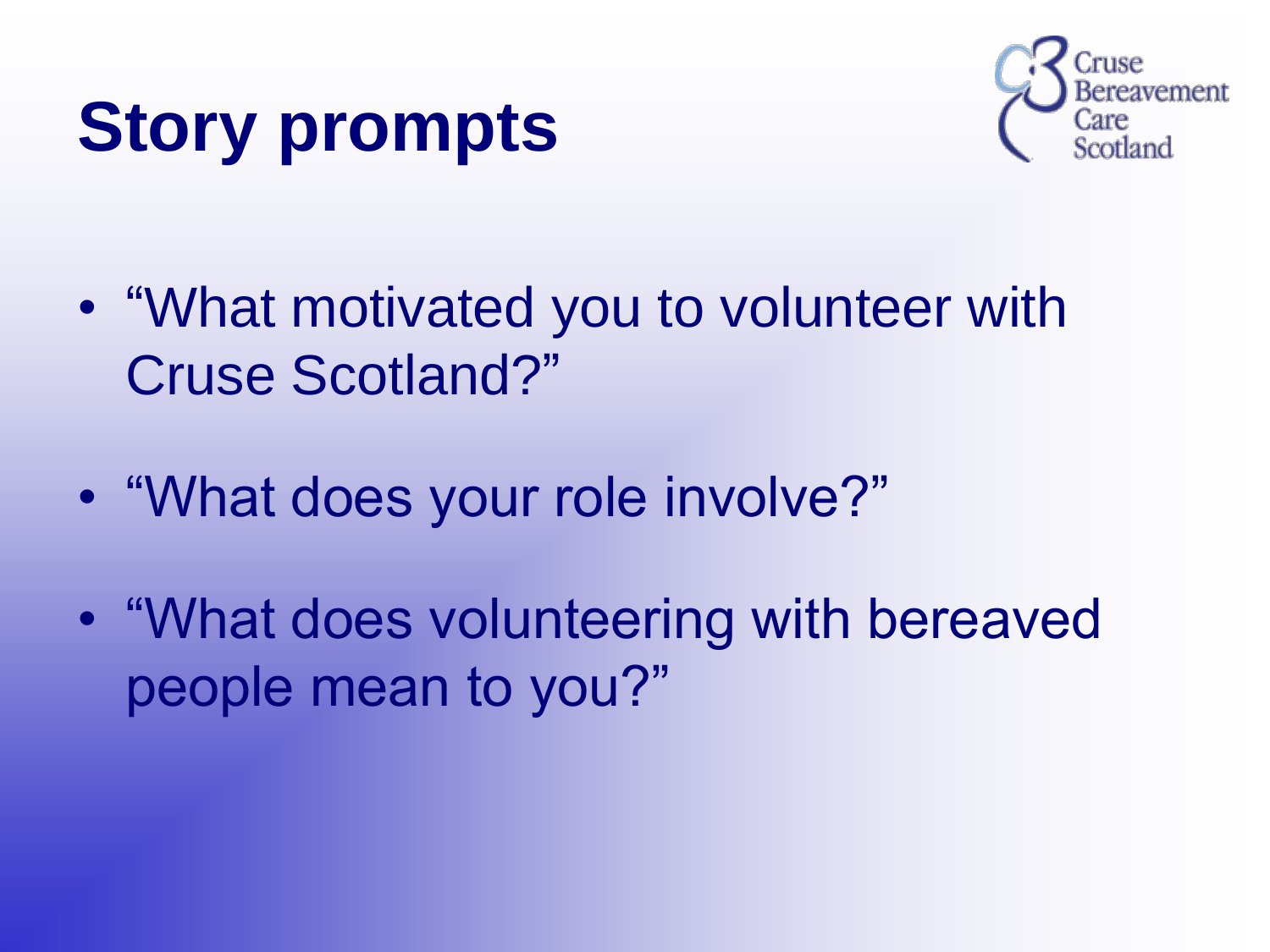## **Motivations**



- Experience of loss
	- o Personal experience of loss -12
	- o (of which 2 had experience as CS clients)
	- $\circ$  (of which one had received counselling elsewhere)
	- o Supporting others through loss as professionals -2
	- o Supporting others through loss personal experience -1
- Personal/professional development 6
- Looking for something worthwhile/to give back 2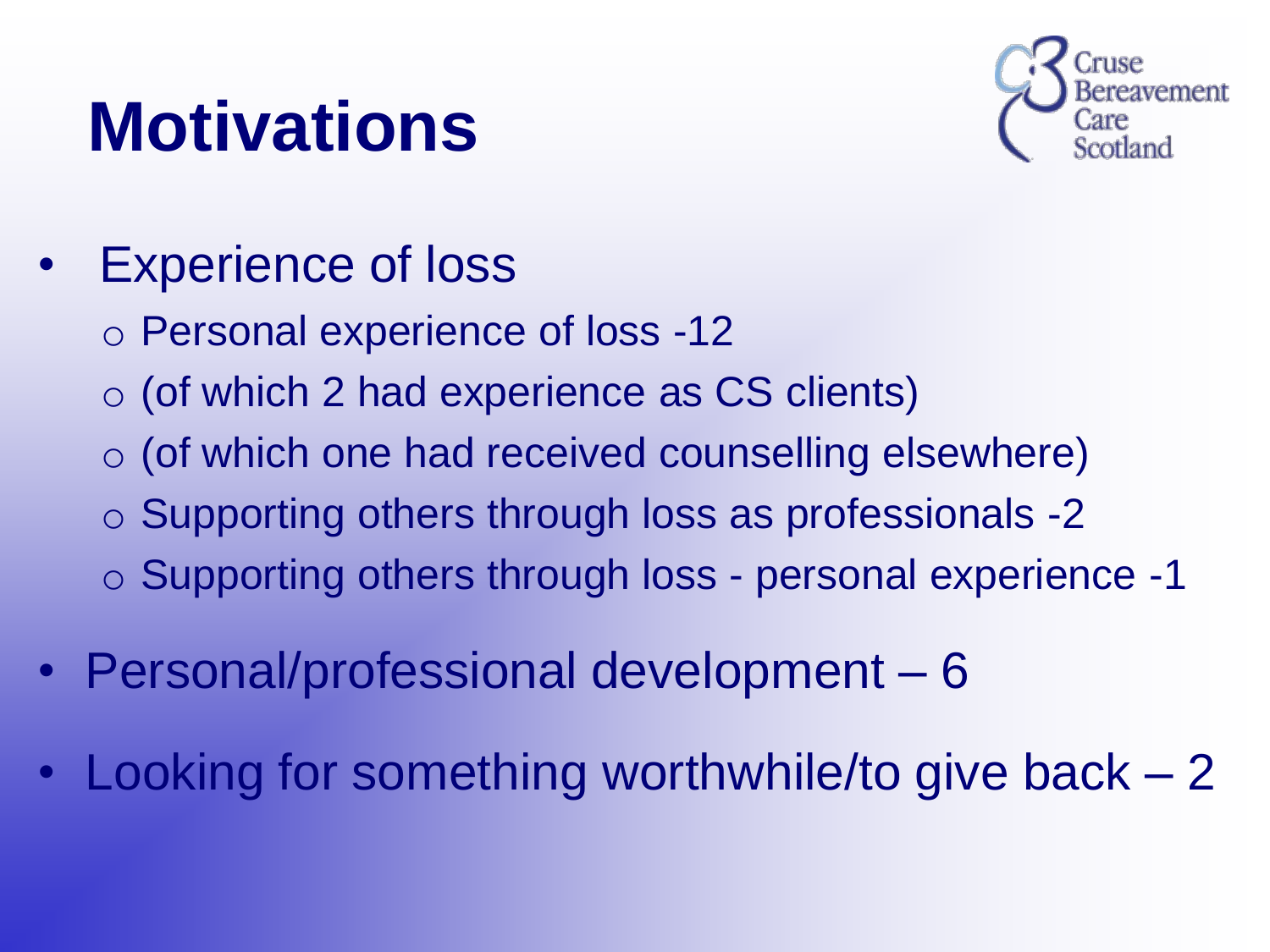*"Unfortunately it took the tragedy of my 16 year old nephew) dying in a road traffic accident to change things. I had never witnessed the level of grief my Sister was experiencing …. Within a year or so my Sister contacted Cruse and started working with a Counsellor – the relief for everyone was incredible, but along with this relief came a curiosity and if I'm being honest, a slight resentment within me. I wanted to be that person who was able to help someone whilst they were in this amount of despair. ….. This is where my counselling journey began".* 

(Volunteer 5)

*"Having lost both parents over a relatively short period of time I received some counselling through my employment, the memory of the help I received stayed with me and it was at this juncture I decided to try bereavement and loss counselling".*  (Volunteer 4)



*"A counsellor from Cruse listened to me and reassured me that firstly, I was not going mad.. and all the emotions I was experiencing (anger, sadness, loneliness, jealousy, disbelief, shock and frustration) were normal. Just being listened to helped me enormously and got me back on my feet. For this I am forever grateful. It was then that I knew one day I would in some way like to give something back by helping this very worthwhile charity".*  (Volunteer 17)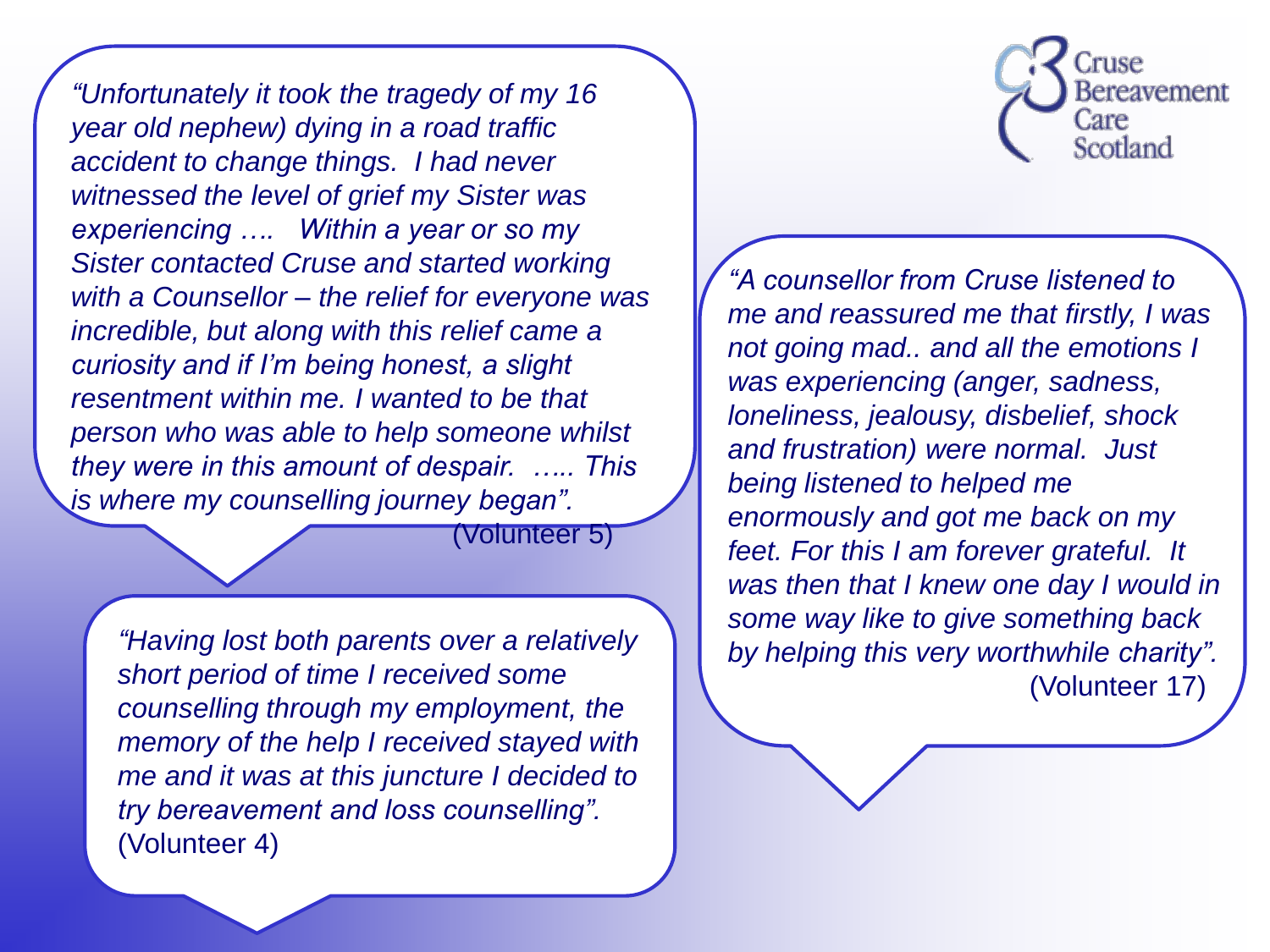# **Additional Motivations**



- Recommendation from a colleague
- Recommendation from Cruse volunteer
- The warmth of response from Cruse Scotland
- Hearing the experiences of a client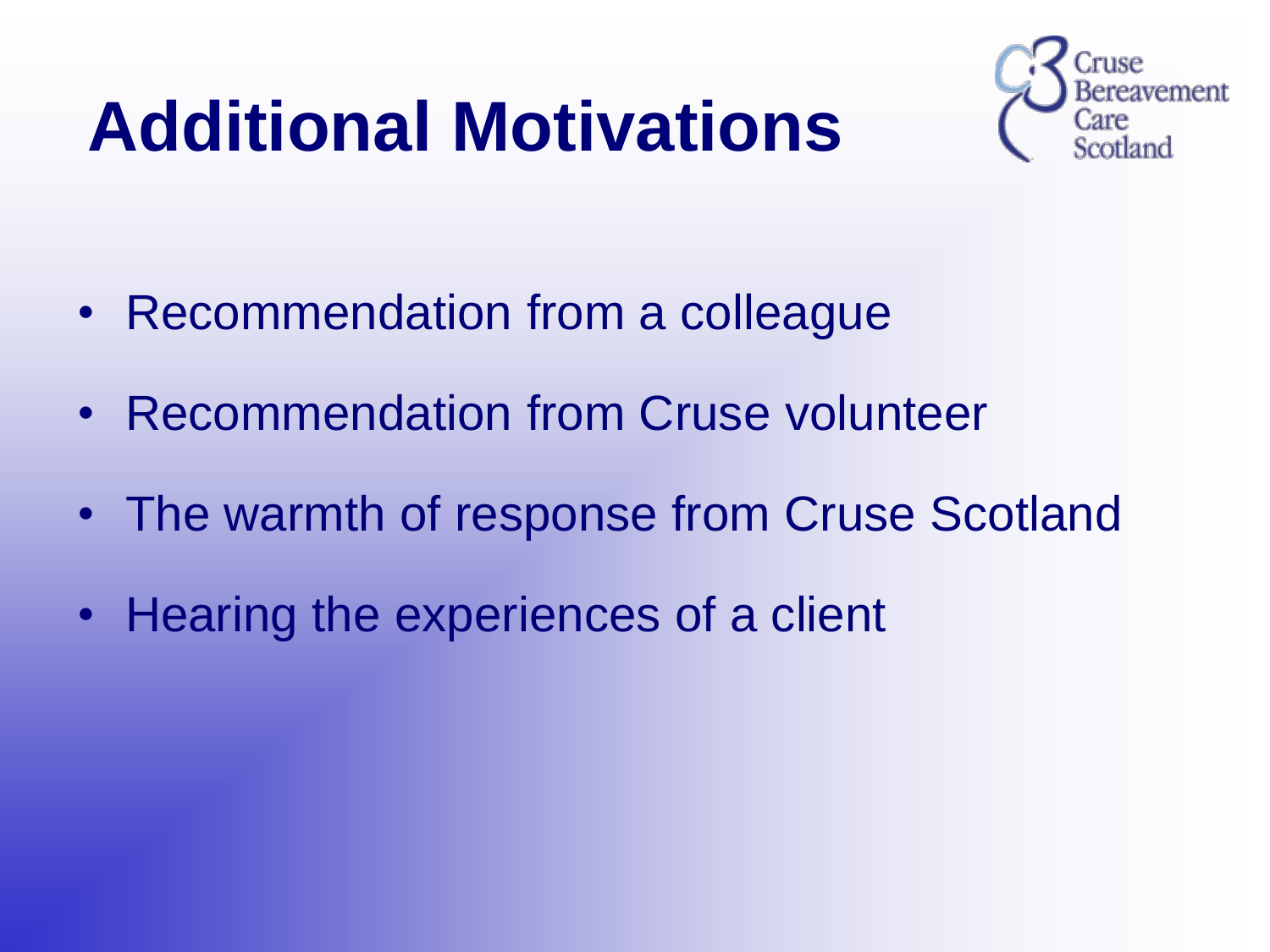*"It is many years since I saw an article in the local newspaper advertising a training course about bereavement, being run by Cruse – an organisation I had never heard about! I was immediately interested as during my time as a nurse I had been with bereaved relatives, comforting them as best I could but feeling so inadequate and still holding the image of distressed relatives leaving the ward, having to find their own way home and often wondering how they would cope and if they would have any support in the days, weeks and months ahead".*  (Volunteer 2)



*"I was interviewed by X, who ran the office at that time and found her enthusiasm and passion supporting bereaved people so infectious that I agreed there and then to join the team. I love helping people so the opportunity to train to help people struggling with their loss felt right for me – and indeed it has been."*

(Volunteer 3)

*"It was a chance discussion with a woman who had used the services of Cruse. Her story was about how she came to be bereaved, the devastating impact that it had on her life and the help she received from Cruse. She commented that it was this help that sustained her during the most difficult period of her life. I needed to find out more so onto the Web and some searching around provided me with the basic information and how to apply."* (Volunteer 14)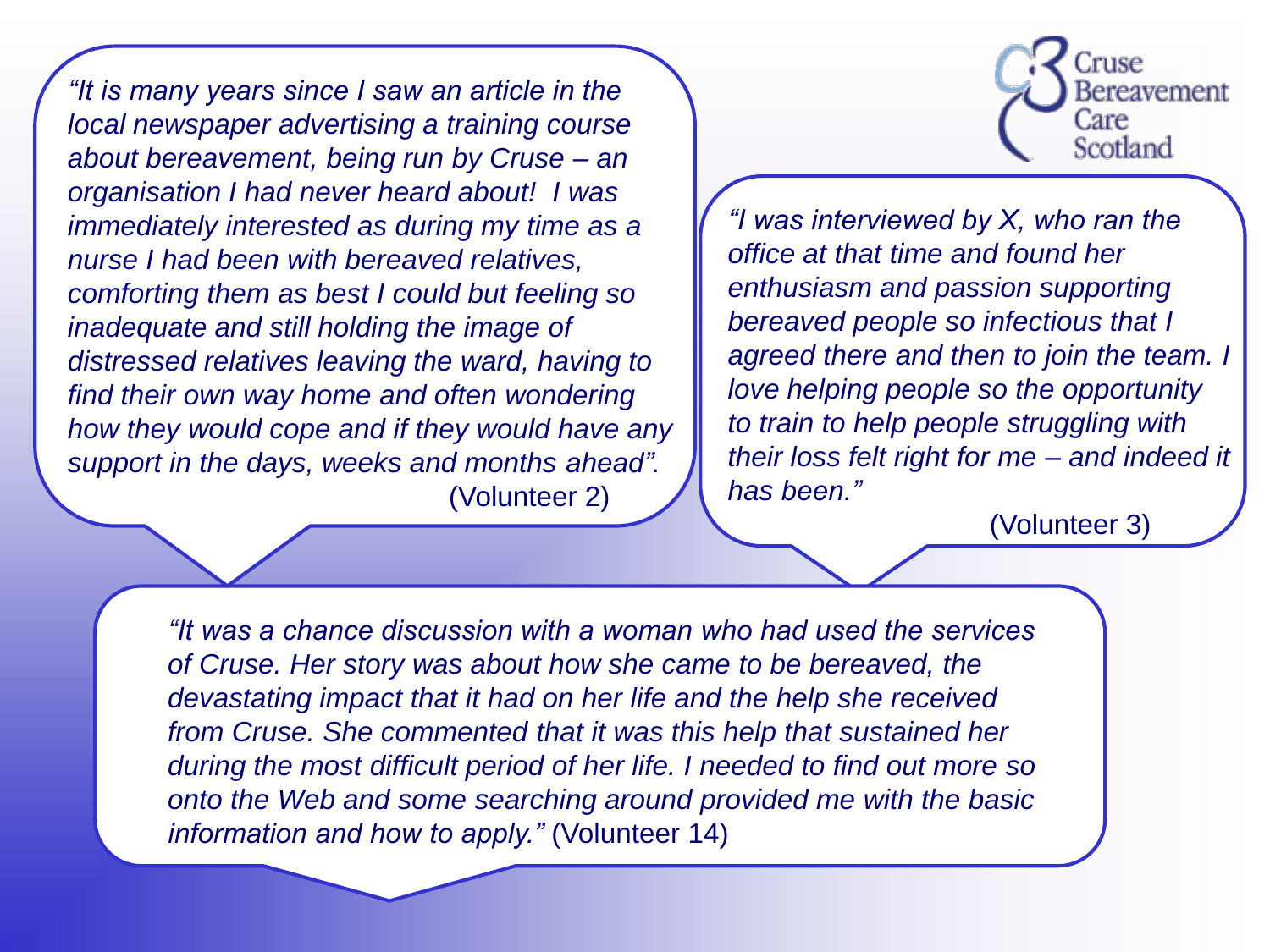# **What volunteering means**



- The 'privilege' of being with clients on their bereavement journey
	- 'Humbling',' rewarding', 'fulfilling'
- Helping others: making a difference
	- Client's journey to acceptance and living again
	- Supporting the organisation
- Feeling part of something worthwhile, connection to others.
	- 'Belonging', 'part of a team', 'purpose', 'support', 'friendship'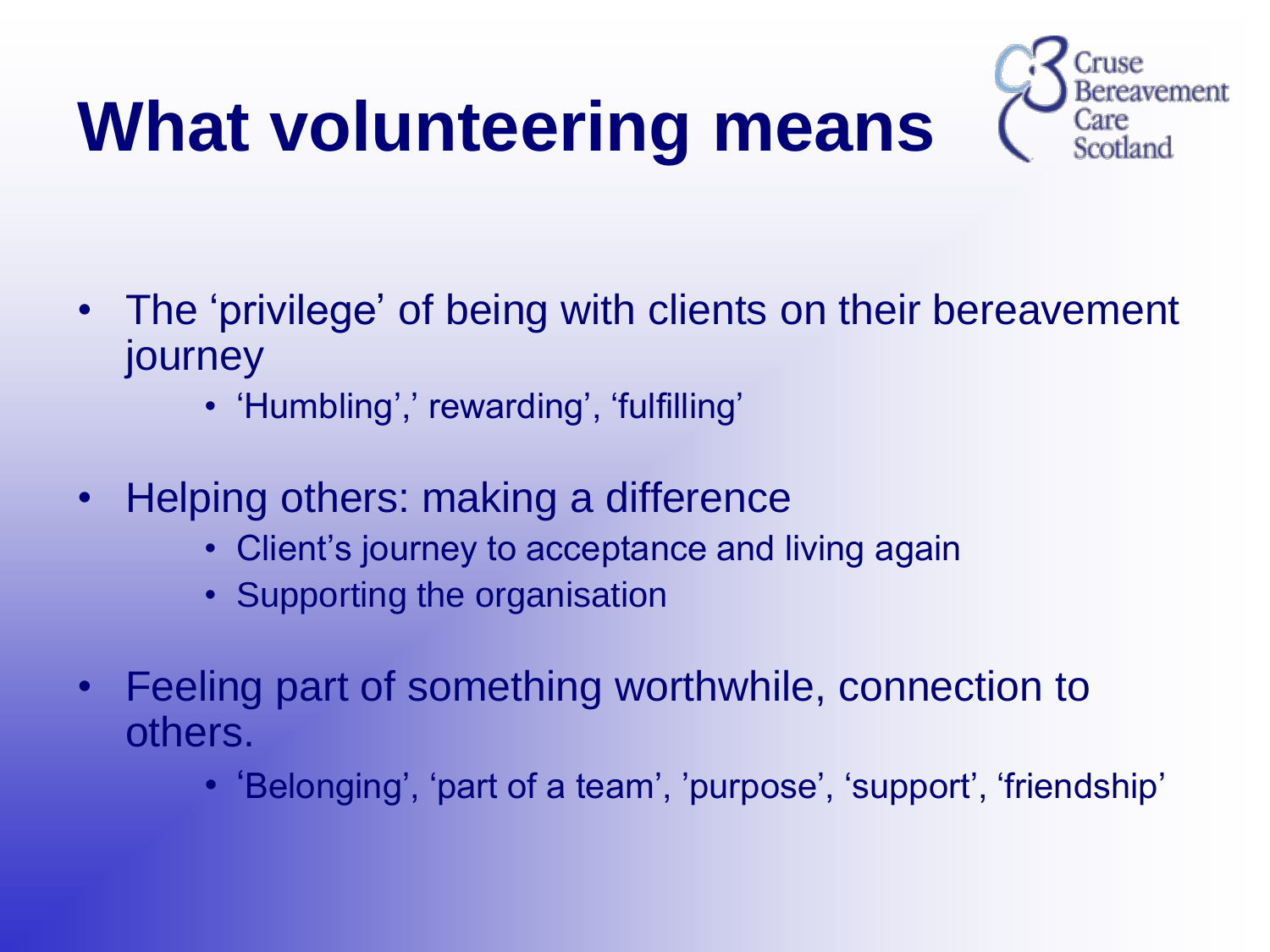Cruse Bereavement Care Scotland

*"Each time someone speaks to me they entrust me with their inner most feelings, feelings that they may never have told anyone before and I feel privileged that they have been able to trust me enough to have done so. I am constantly amazed by the change that can happen simply by enabling someone to speak and say exactly what they feel, not having to worry about being judged or negatively affecting those around them."* (Volunteer 13)

*"It is a privilege to be accepted as part of another human being's support network and coming into contact with clients whose lives have been shattered is a humbling experience and one I never take for granted. It is however a two way street and I can honestly say I have gained equally as much as I have given over the years."*  (Volunteer 15)

*"Learning to sit 'in the moment' with someone who opens their heart to you is work that can be so rewarding, especially as you 'hold them' and see them emerge and gain strength over the weeks, ready to face the world again, albeit in a different way."* (Volunteer 9)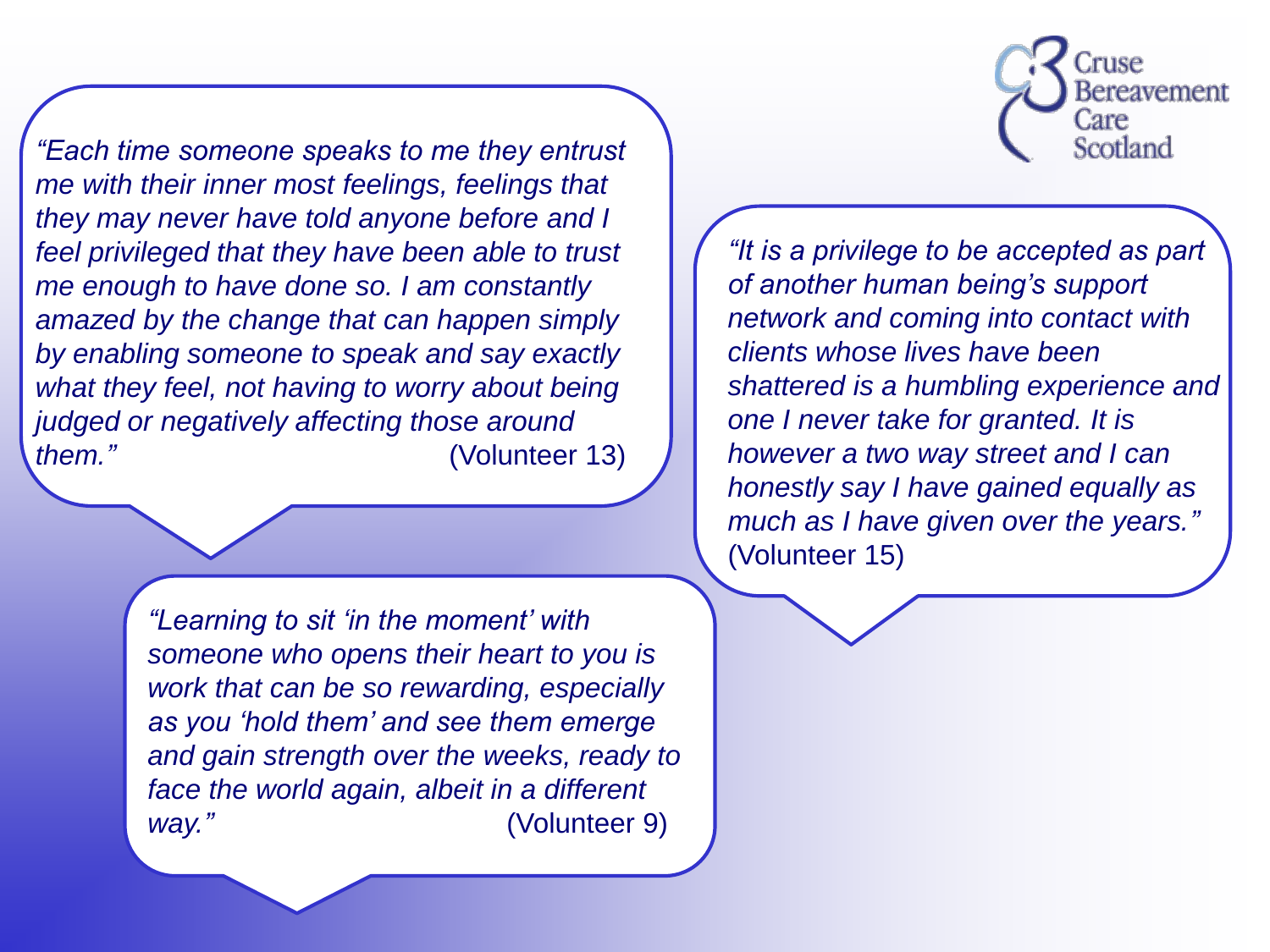## **What volunteering means**



- Personal meanings in honour of someone who has died
- Meaning in people receiving same support as they had
- Meaning in being able to use inherent skills.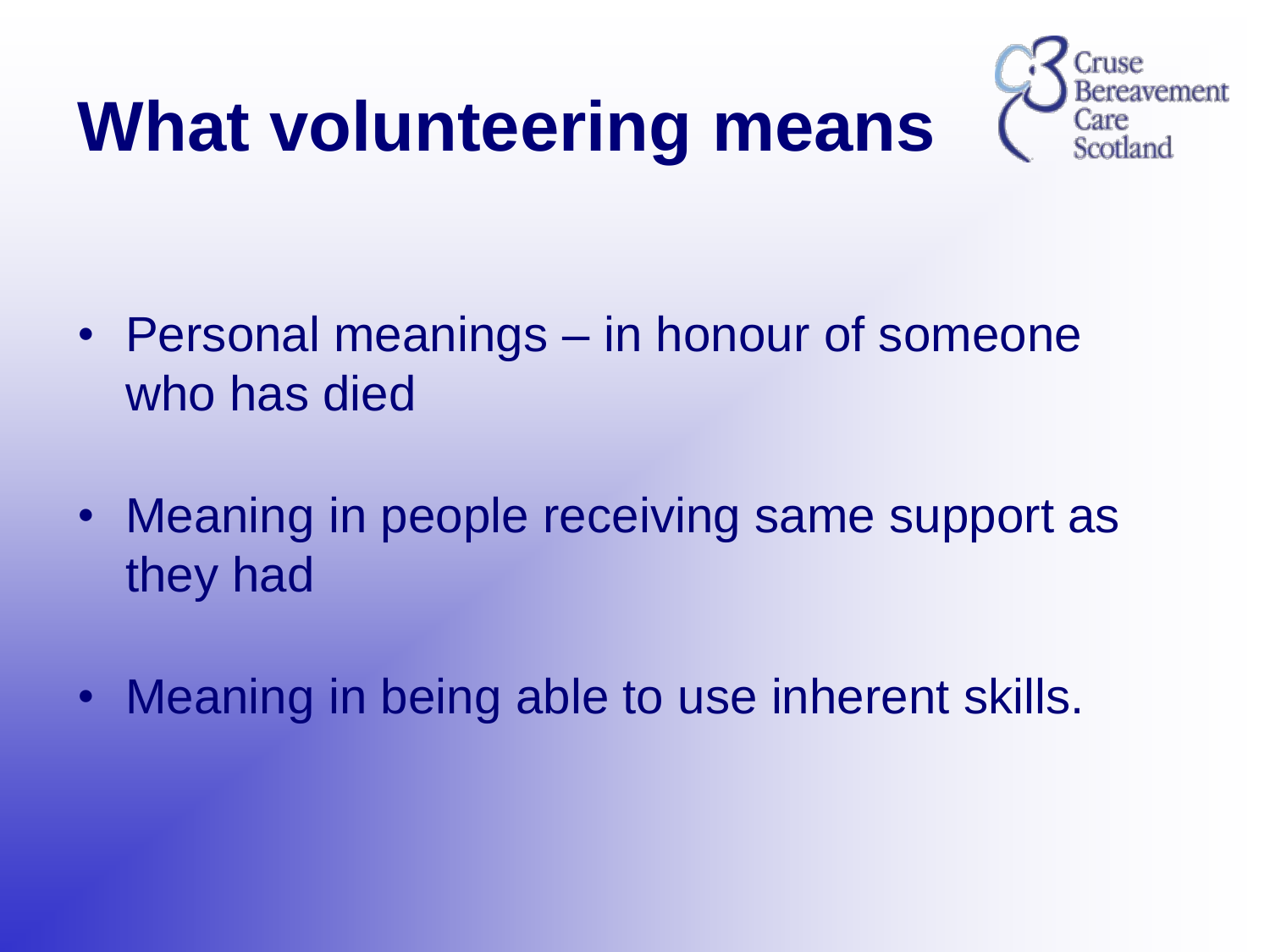

"*Cruse gives me a feeling of belonging to something of worth…… It gives me the chance to meet new people. It gives me a purpose. It allows me to help people through something I've experienced myself and found impossibly difficult- losing someone you love, through bereavement".* (Volunteer 18)

*"I enjoy meeting up with colleagues at Cruse where the opportunity to share knowledge and seek support makes my journey a pleasurable and rewarding one."* (Volunteer 16)

*"It lets me use inborn skills and qualities which I have, such as warmth, compassion, empathy and the ability to connect."* (Volunteer 18)

*"Although I am not personally involved with clients, I like to think I am helping to 'keep the wheels turning' in the process of getting assistance to bereaved people once they have taken the giant step of asking for help."* (Volunteer 7)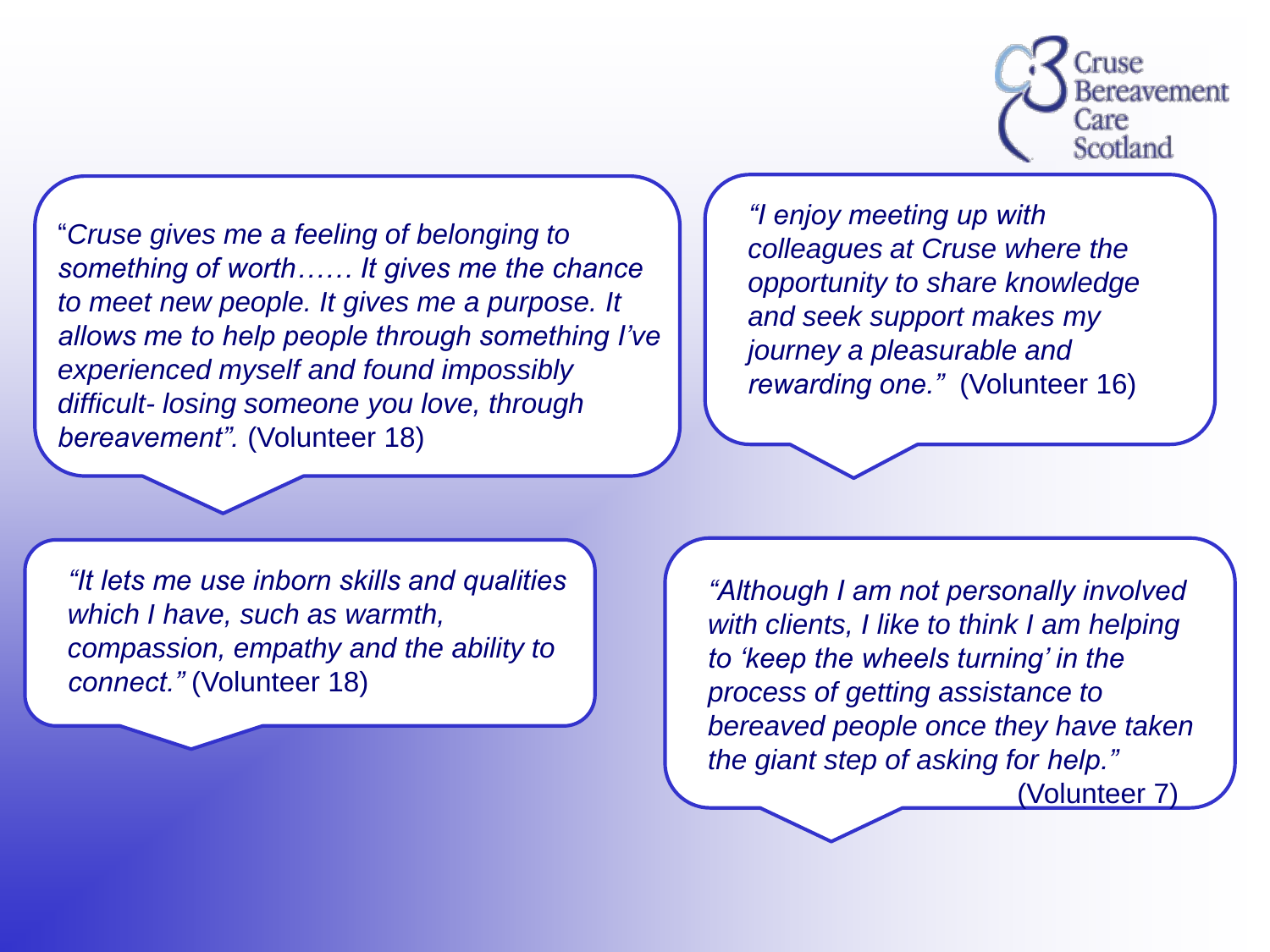# **Other experiences**



- Pride in their work- giving best possible support
- Significant responsibility challenging and complex nature of bereavement.
- Range of people from all walks of life adults and children.
- People bereaved in many different ways including suicide, the loss of a child and fatal accidents.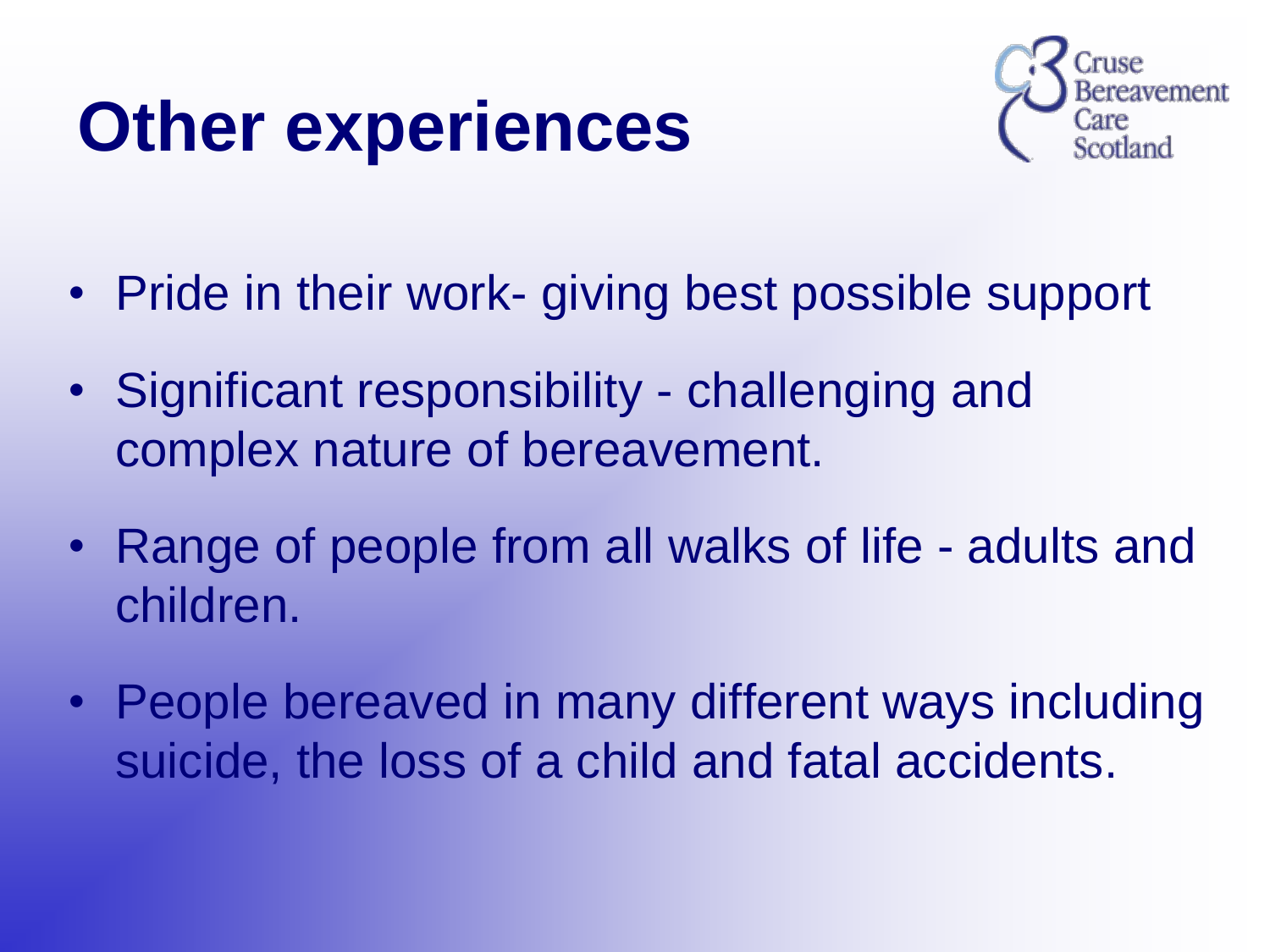# **Growth and development**



- Growth through personal experience of loss helping others.
- Clear commitment to ongoing learning.
- Opportunity to develop practice and skills and see these progress.
- Developing confidence, finding skills they didn't know they had.
- Value of the training
- Understanding bereavement, and the uniqueness of grief.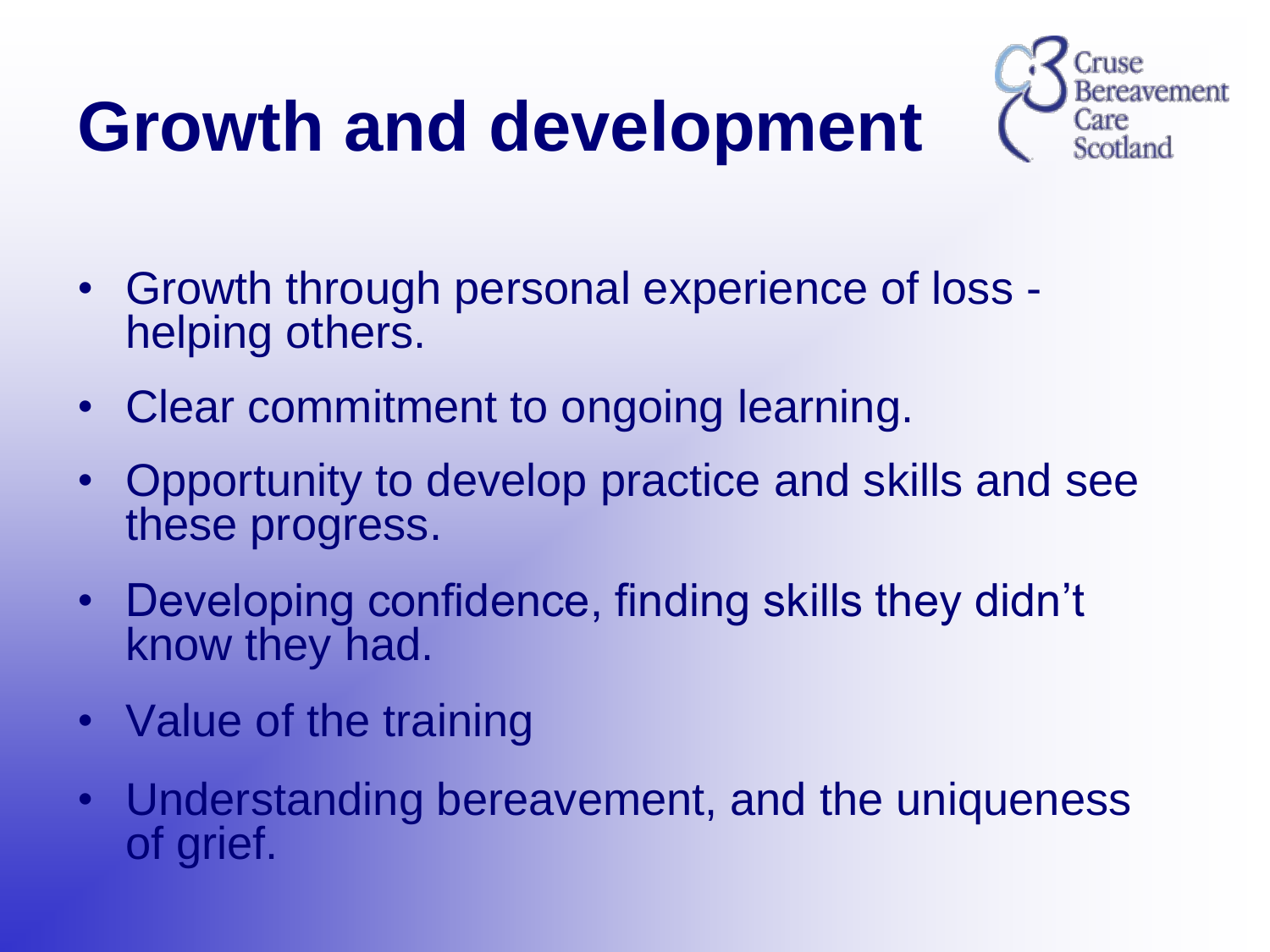

#### **What difference do volunteers make?**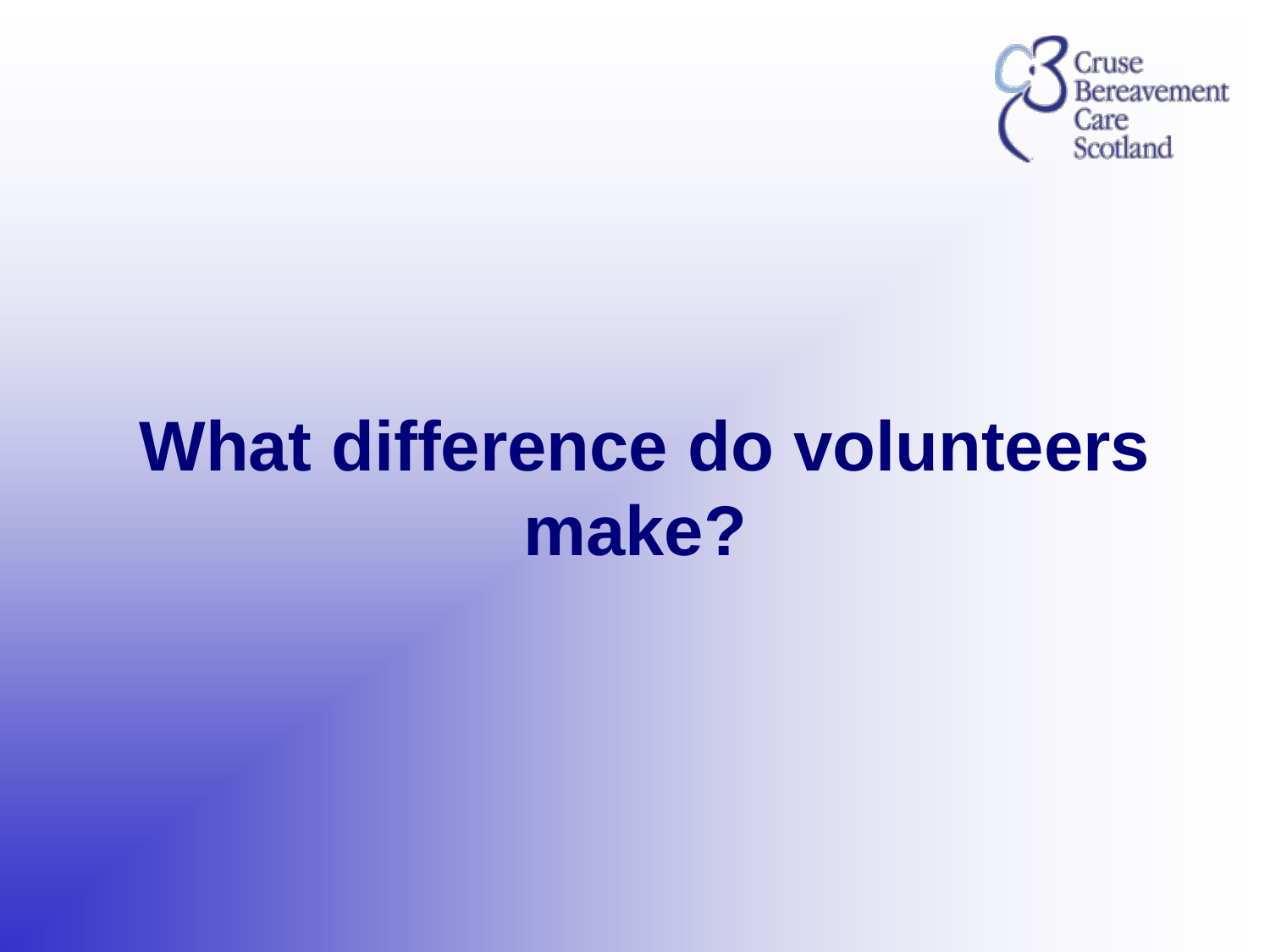# **Evaluating Impact**



- Introduction of WEMWBS<sup>1</sup>
- Range of assessment tools considered
- Evidence based
- Measure changes in wellbeing
- Designed for programmes aiming to improve mental wellbeing.
- Easy for clients, easy to administer, cost effective

1. Warwick-Edinburgh Mental Well-Being Scale (WEMWBS) © NHS Health Scotland, University of Warwick and University of Edinburgh, 2006, all rights reserved.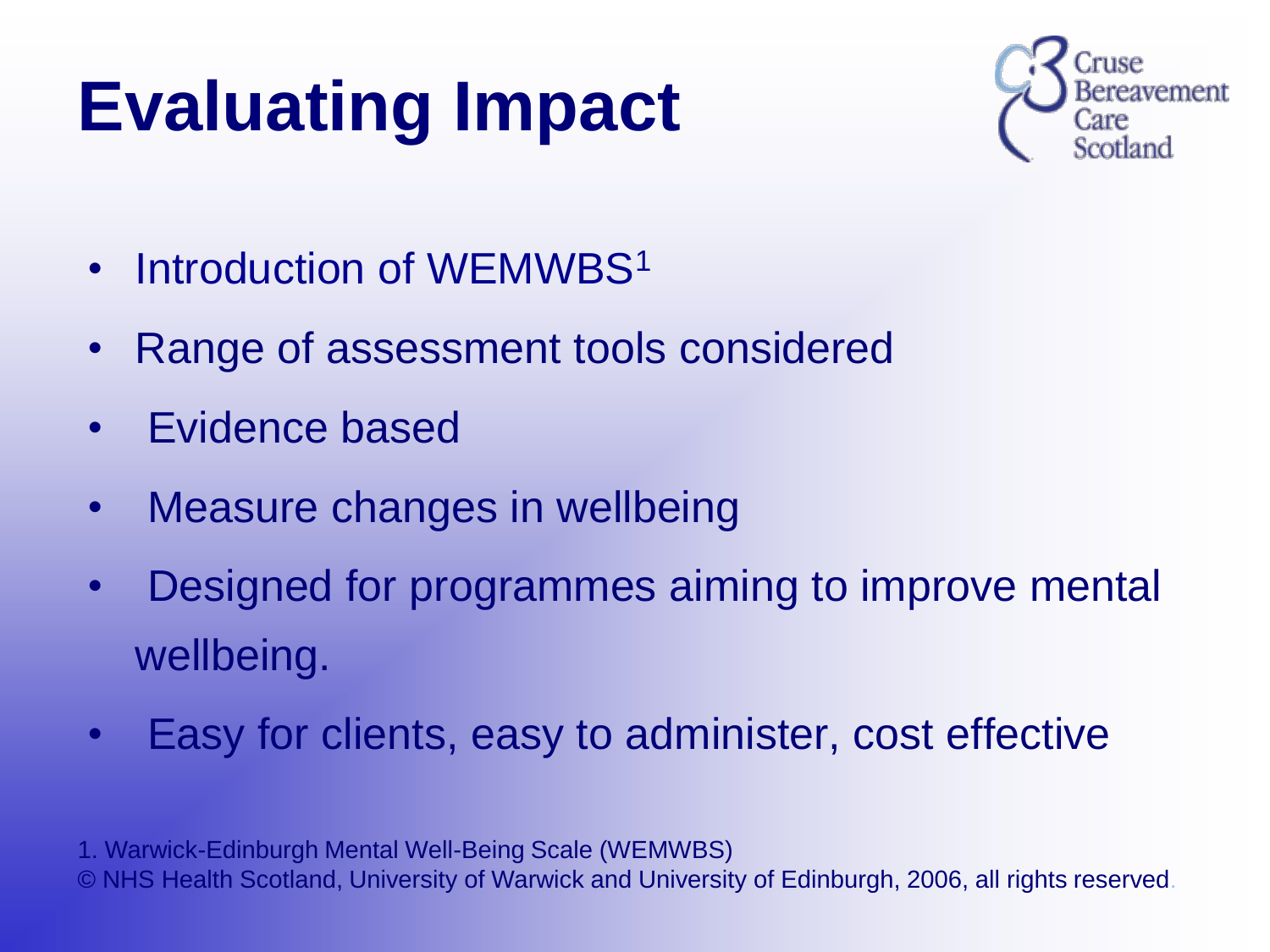#### The Warwick-Edinburgh Mental Well-being Scale (WEMWBS)



Below are some statements about feelings and thoughts.

Please tick the box that best describes your experience of each over the last 2 weeks

| <b>STATEMENTS</b>                                     | <b>None</b><br>of the<br>time | <b>Rarely</b> | Some<br>of the<br>time | <b>Often</b> | All of<br>the time |
|-------------------------------------------------------|-------------------------------|---------------|------------------------|--------------|--------------------|
| I've been feeling optimistic about the<br>future      |                               |               |                        |              |                    |
| I've been feeling useful                              |                               |               |                        |              |                    |
| I've been feeling relaxed                             |                               |               |                        |              |                    |
| I've been feeling interested in other<br>people       |                               |               |                        |              |                    |
| I've had energy to spare                              |                               |               |                        |              |                    |
| I've been dealing with problems well                  |                               |               |                        |              |                    |
| I've been thinking clearly                            |                               |               |                        |              |                    |
| I've been feeling good about myself                   |                               |               |                        |              |                    |
| I've been feeling close to other people               |                               |               |                        |              |                    |
| I've been feeling confident                           |                               |               |                        |              |                    |
| I've been able to make up my own mind<br>about things |                               |               |                        |              |                    |
| I've been feeling loved                               |                               |               |                        |              |                    |
| I've been interested in new things                    |                               |               |                        |              |                    |
| I've been feeling cheerful                            |                               |               |                        |              |                    |

Warwick-Edinburgh Mental Well-Being Scale (WEMWBS) © NHS Health Scotland, University of Warwick and University of Edinburgh, 2006, all rights reserved.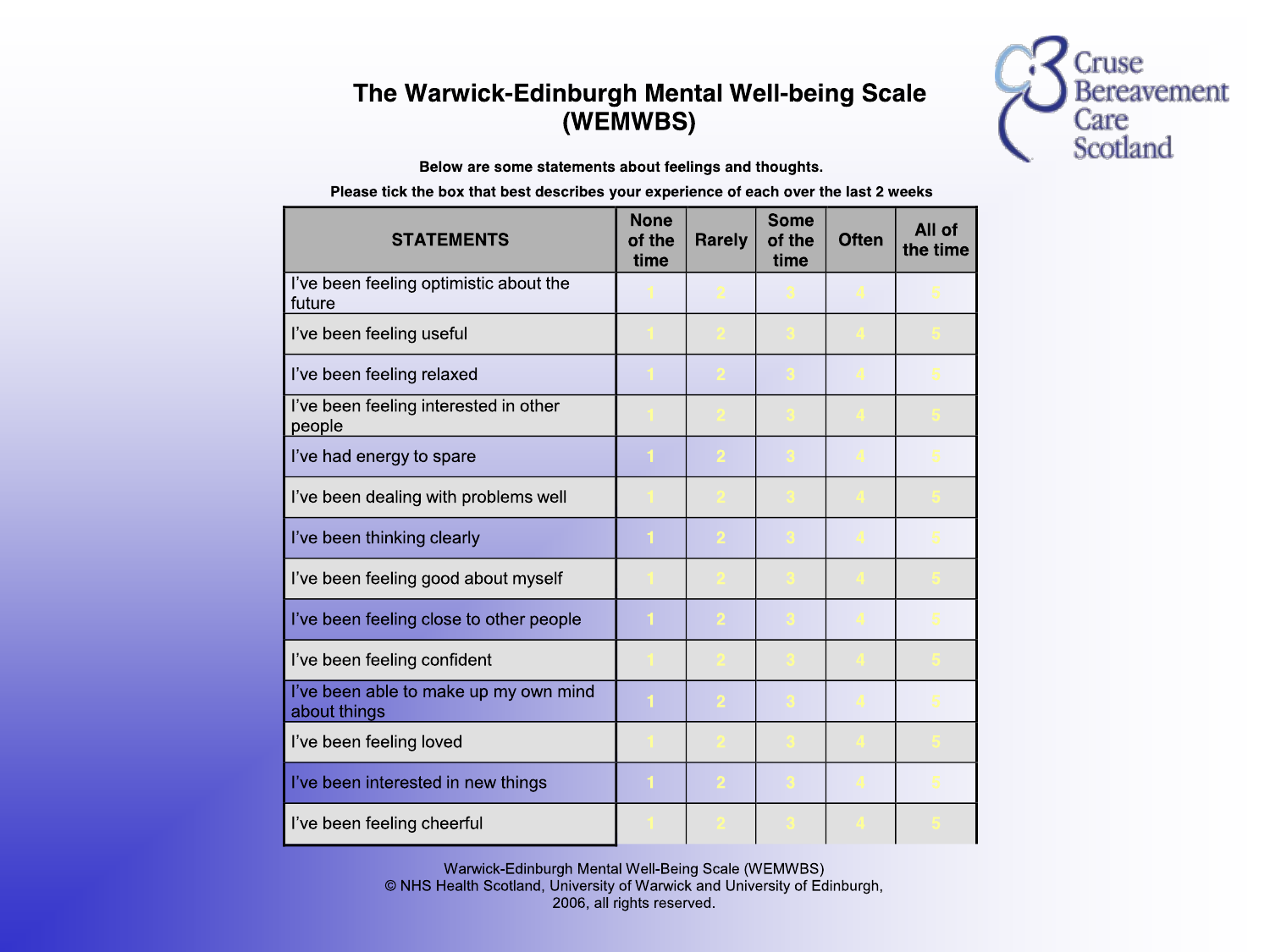

# **Customising**

- Ability to add 3 specific questions
- Impact of bereavement
- Evidence for funders
- CBCS statements and scoring
	- 'I felt able to return to work'
	- 'I am able to focus and concentrate'
	- 'I visited by GP less often'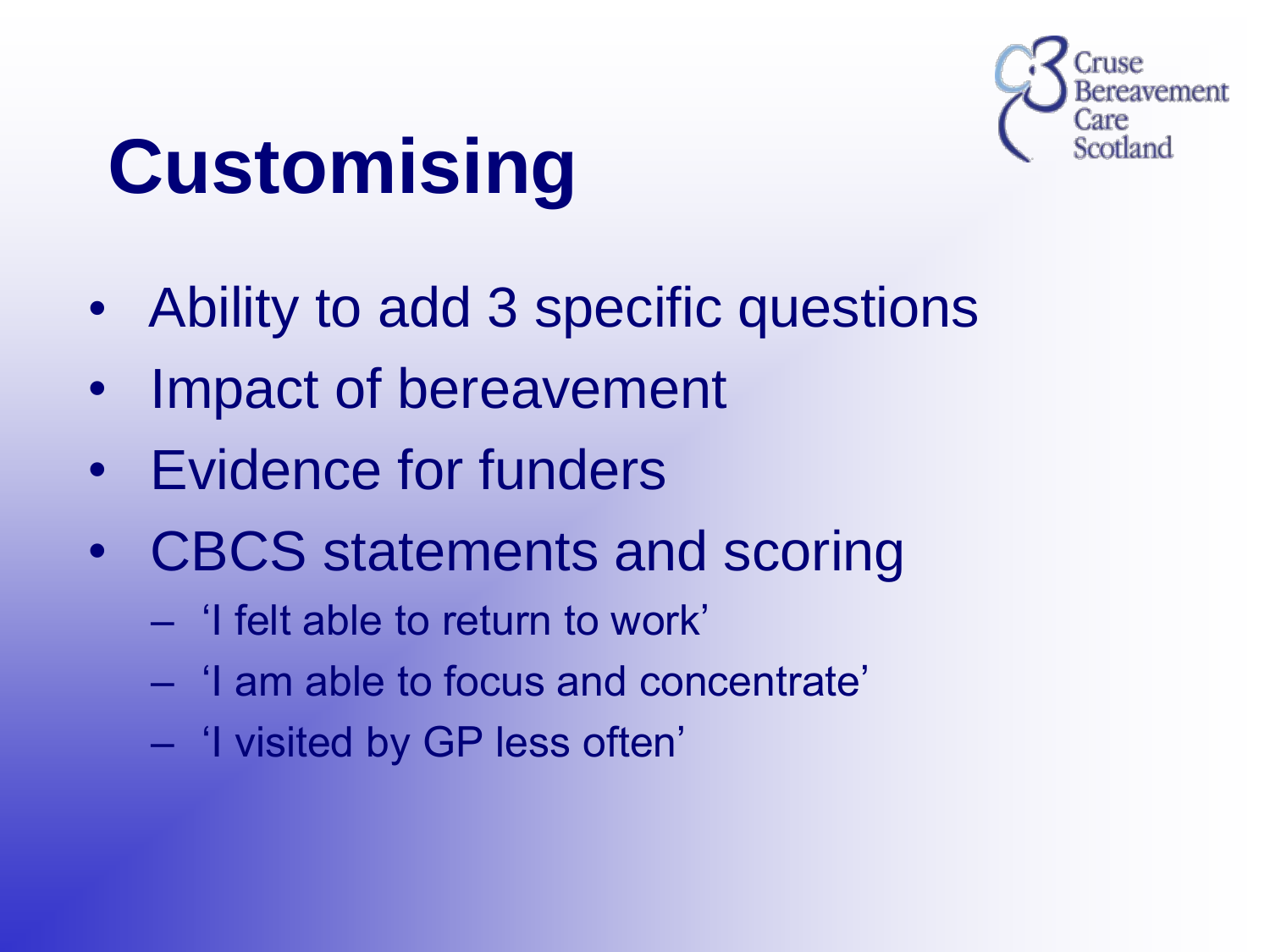

# **Challenges**

- Volunteer concerns
- Over protection/paternalism?
- Preparation
- Feedback following implementation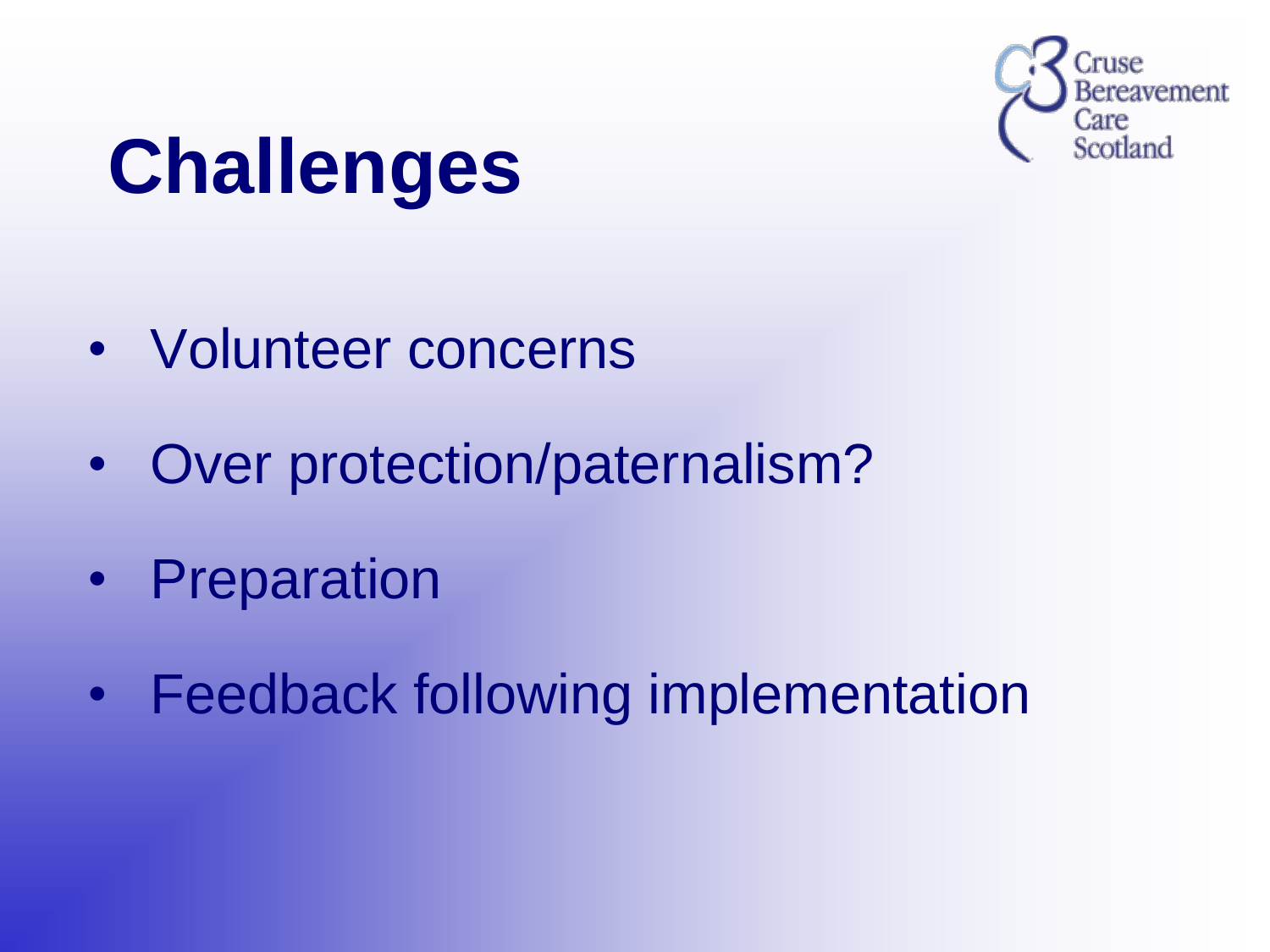

# Implementation

- Piloted West Area Feb Nov 2015
- Roll out in November 2015
- 1<sup>st</sup> year April 15- March 16:173 clients
- Female: 73%
- Age groups:
	- 16-24: 9%,
	- 25-39: 17%,
	- 40-54: 40%,
	- 55-64: 16.5%,
	- 65+: 16.5%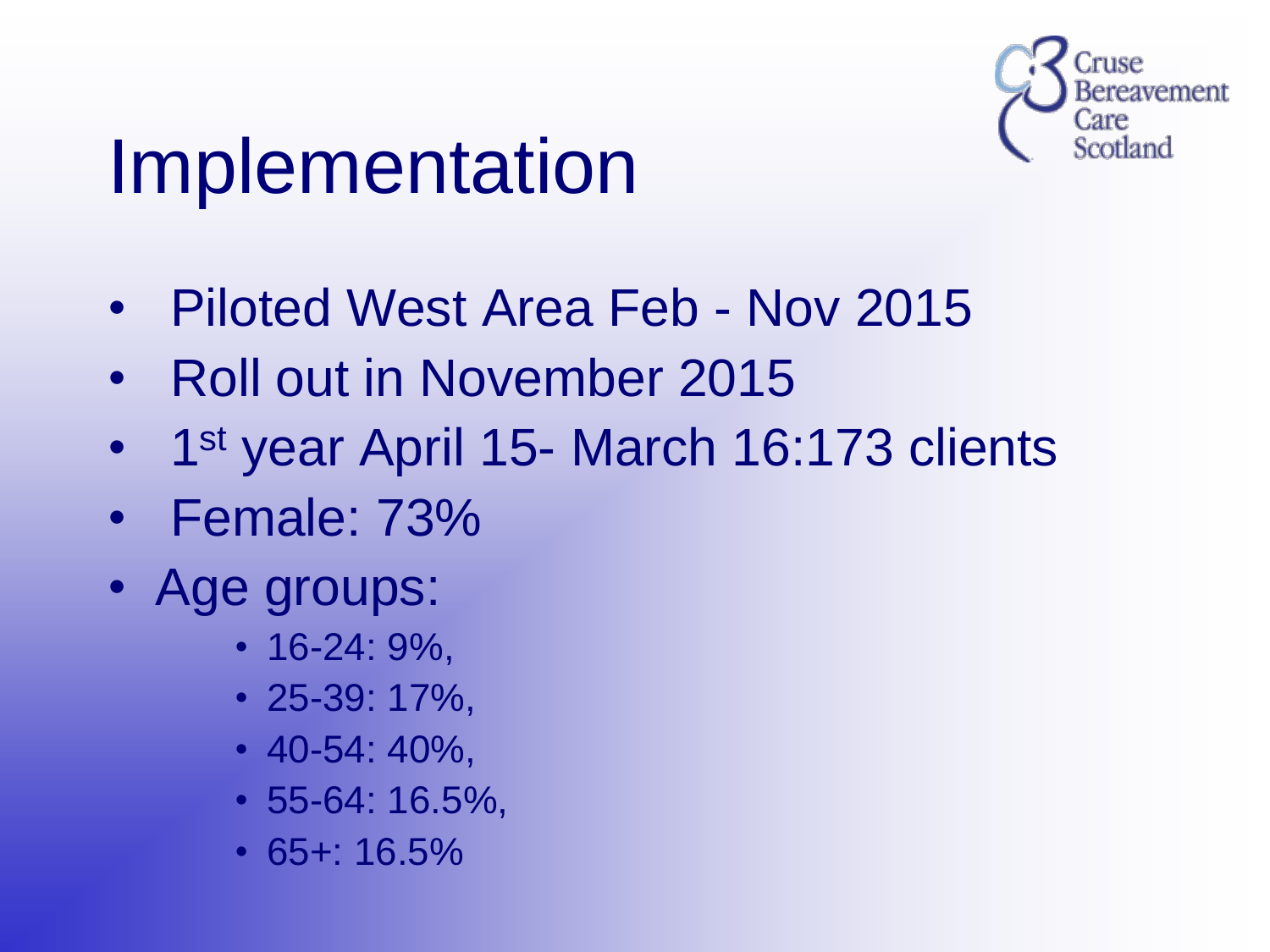



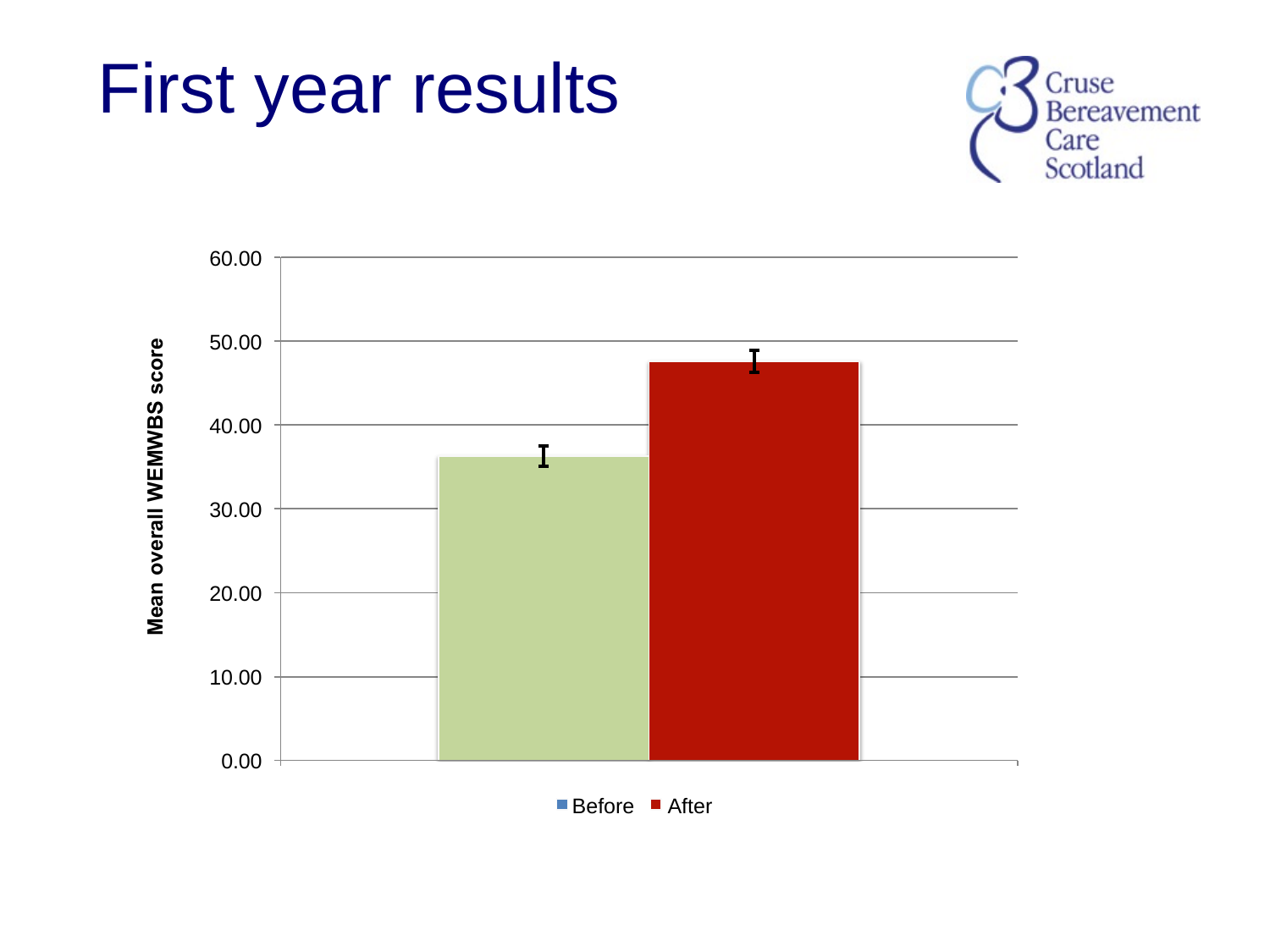# **Wellbeing Improvement**





**Before intervention After intervention**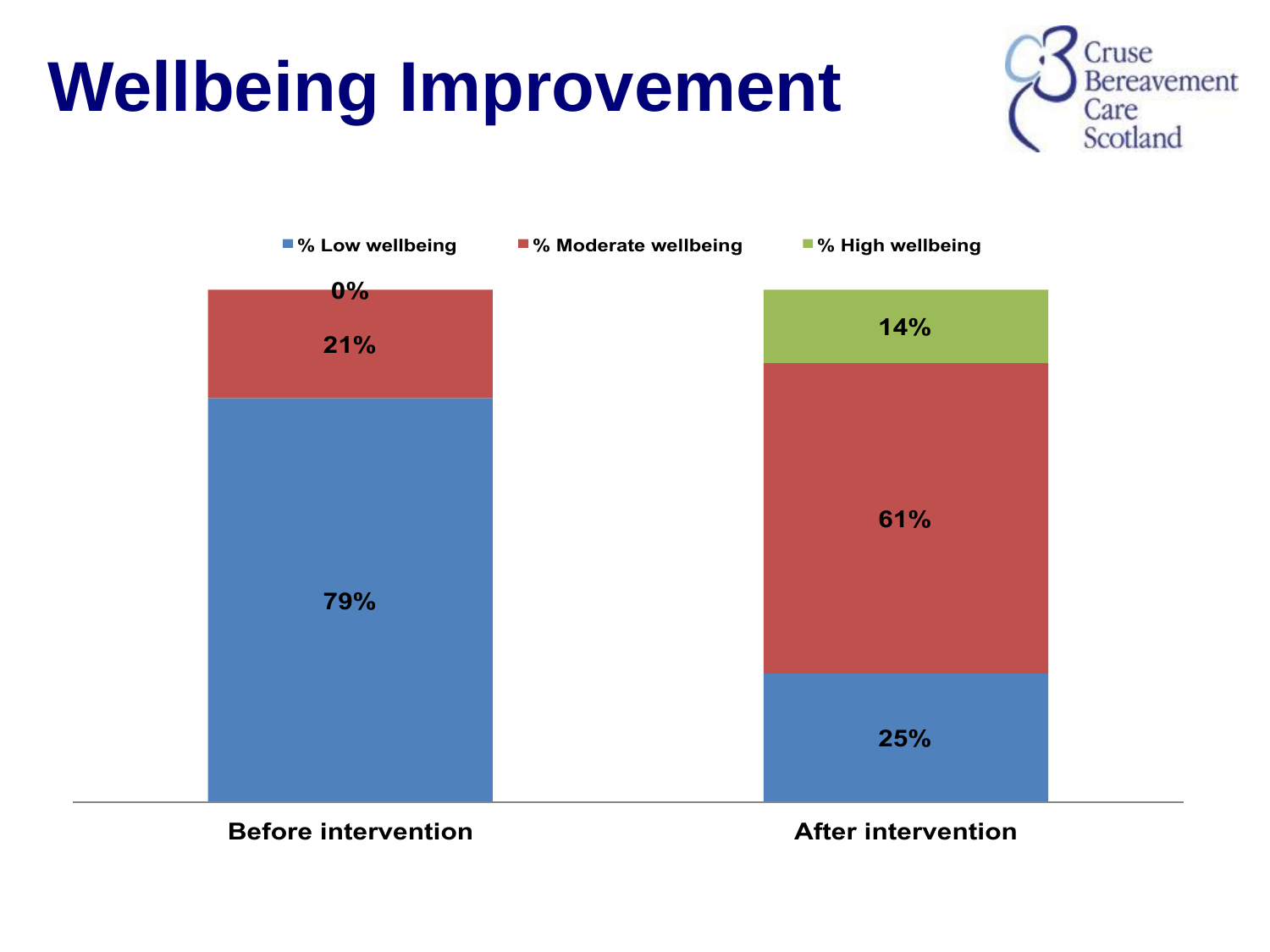## **Cruse Scotland Questions**



Cruse **Bereavement** Care Scotland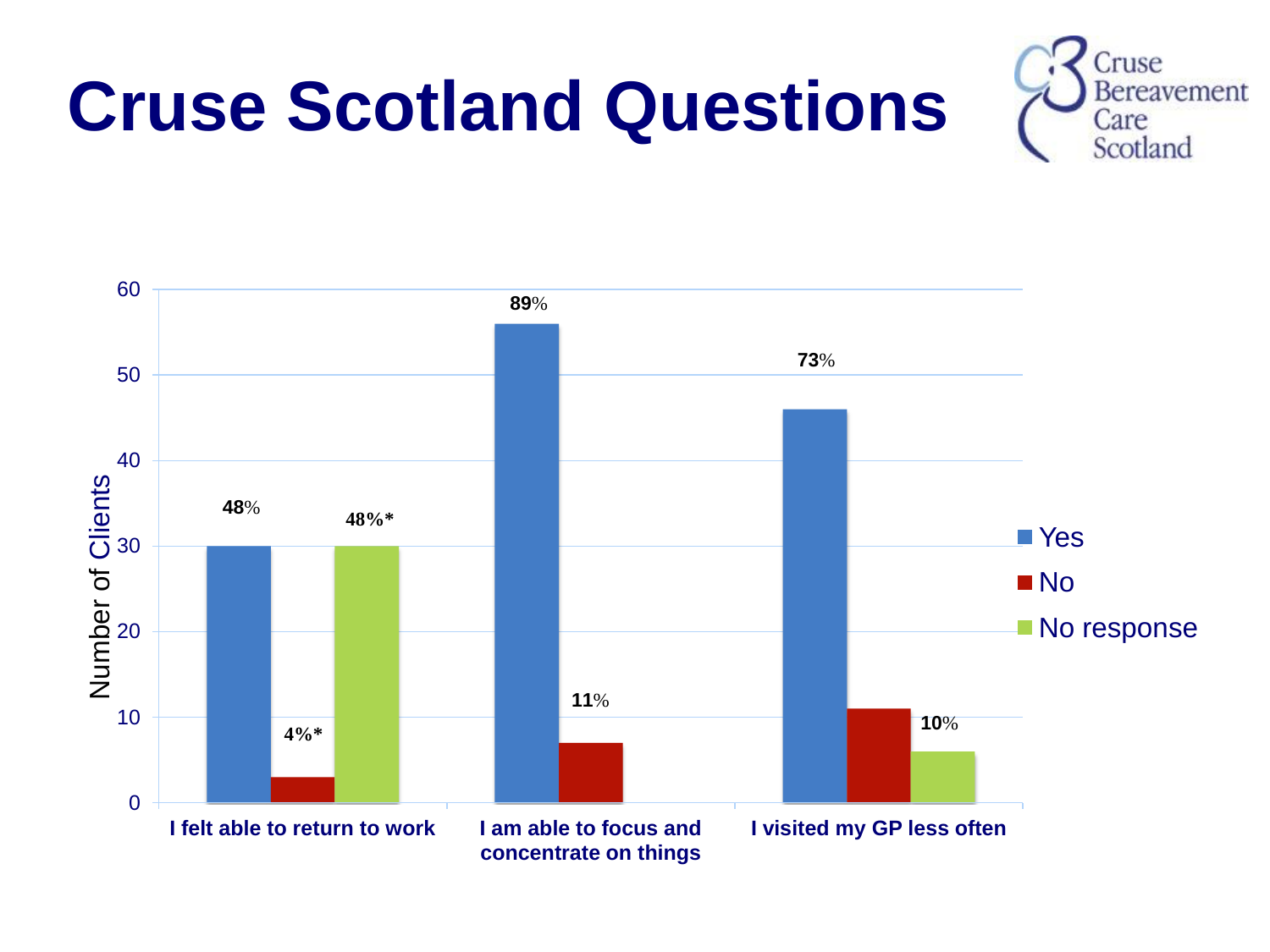

#### **Evaluation next steps**

- Fully embed in reporting cycles
- Explore socioeconomic results
- Wider WEMWBS application?
- More detailed analysis and reporting
- Year on year trend comparisons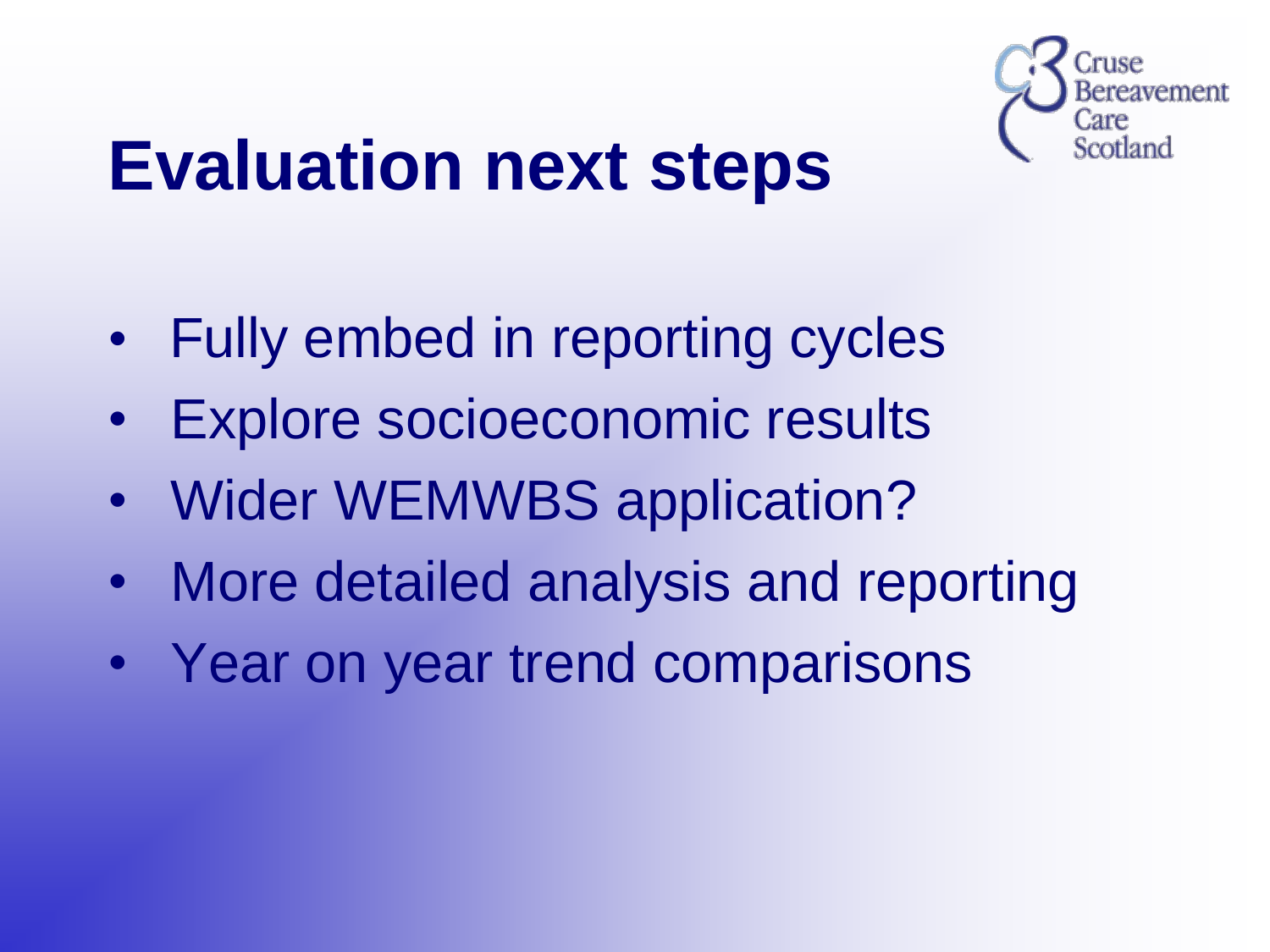

"I can never explain how much CBCS counselling has meant to me. I am a very practical, levelheaded person who generally copes well. I can be depended upon to be strong, to guide and nurture. But for a time last year, the real me was in danger of being lost for good. Who would have thought that some hours spent in the company of a relative stranger, could make such a difference? Their skills are subtle, but very effective."